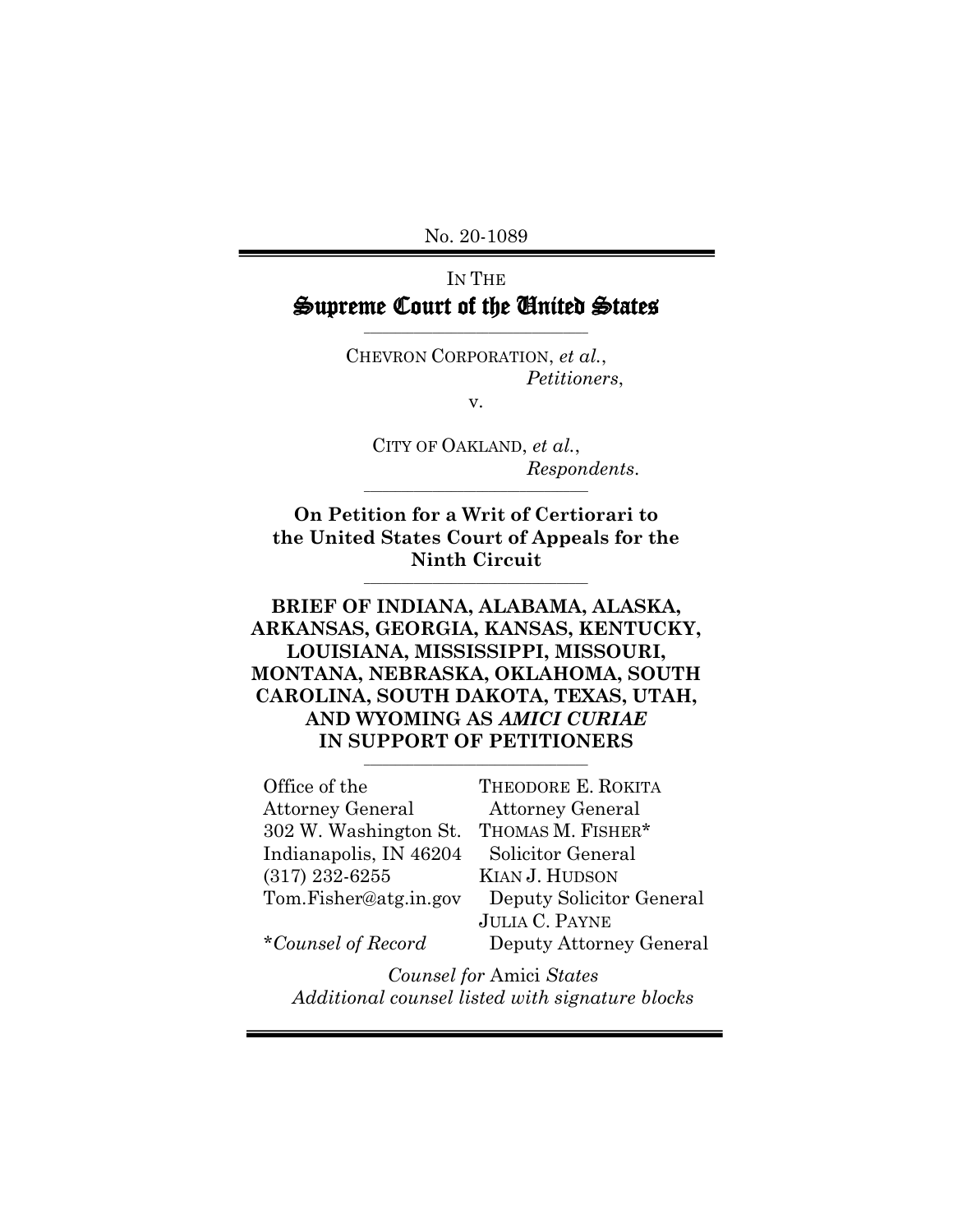# **QUESTION PRESENTED**

Whether putative state-law tort claims alleging harm from global climate change are removable because they arise under federal law.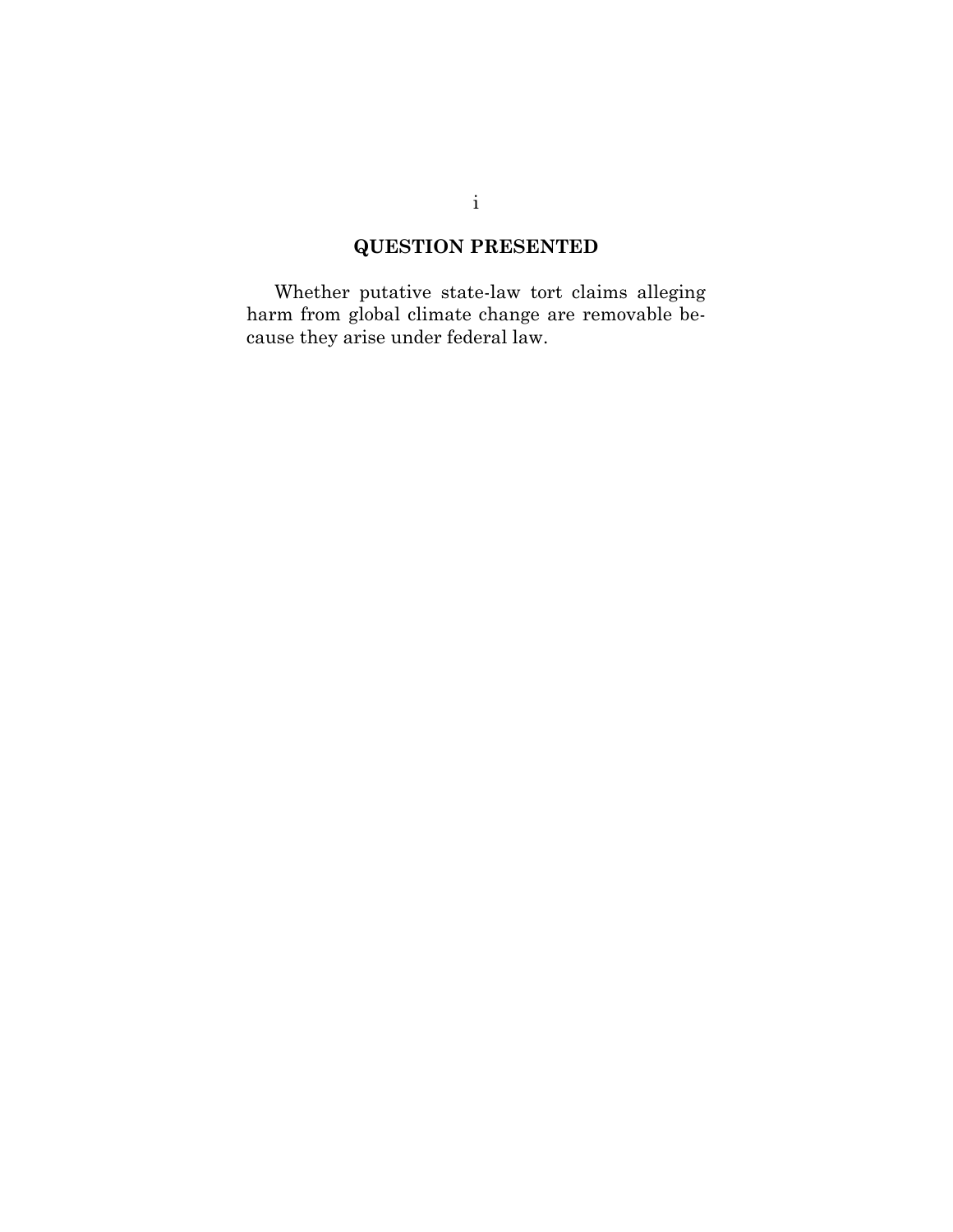# **TABLE OF CONTENTS**

| INTEREST OF THE AMICI STATES  1                                                                                                                                                                                |
|----------------------------------------------------------------------------------------------------------------------------------------------------------------------------------------------------------------|
|                                                                                                                                                                                                                |
|                                                                                                                                                                                                                |
| I.<br>The Decision Below Remanding the Case<br>Back to State Court Contravenes the Court's<br>Decisions on Federal Common Law  4<br>A. Federal common law must govern any<br>common-law claims to abate global |
| B. Because the Cities' public-nuisance claim<br>is governed by federal common law, it<br>necessarily arises under federal law and<br>removal was therefore proper  14                                          |
| H.<br>The Decision Below Puts the Country's Climate-<br>Change Policy in the Hands of California State<br>Courts and Thereby Raises an Issue of                                                                |
|                                                                                                                                                                                                                |

ii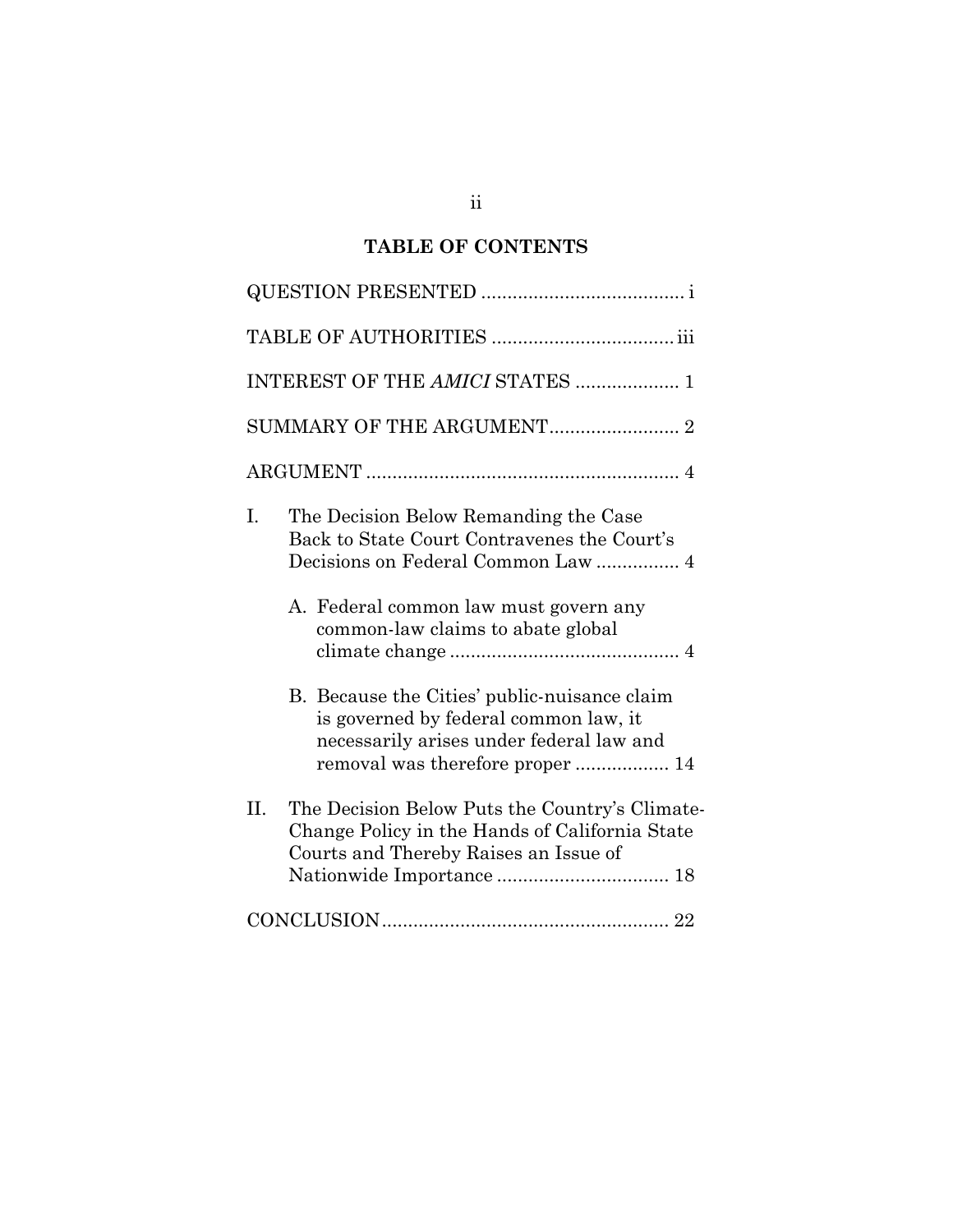# **TABLE OF AUTHORITIES**

## **CASES**

| American Electric Power Co. v. Connecticut, |
|---------------------------------------------|
| Avco Corp. v. Aero Lodge No. 735,           |
| Banco Nacional de Cuba v. Sabbatino,        |
| Boyle v. United Tech. Corp.,                |
| Caterpillar Inc. v. Williams,               |
| Clearfield Trust Co. v. United States,      |
| Erie R.R. Co. v. Tompkins,                  |
| Hinderlider v. La Plata River Co.,          |
| Home Depot U.S.A., Inc. v. Jackson,         |
| Illinois v. City of Milwaukee,              |
| Martin v. Franklin Capital Corp.,           |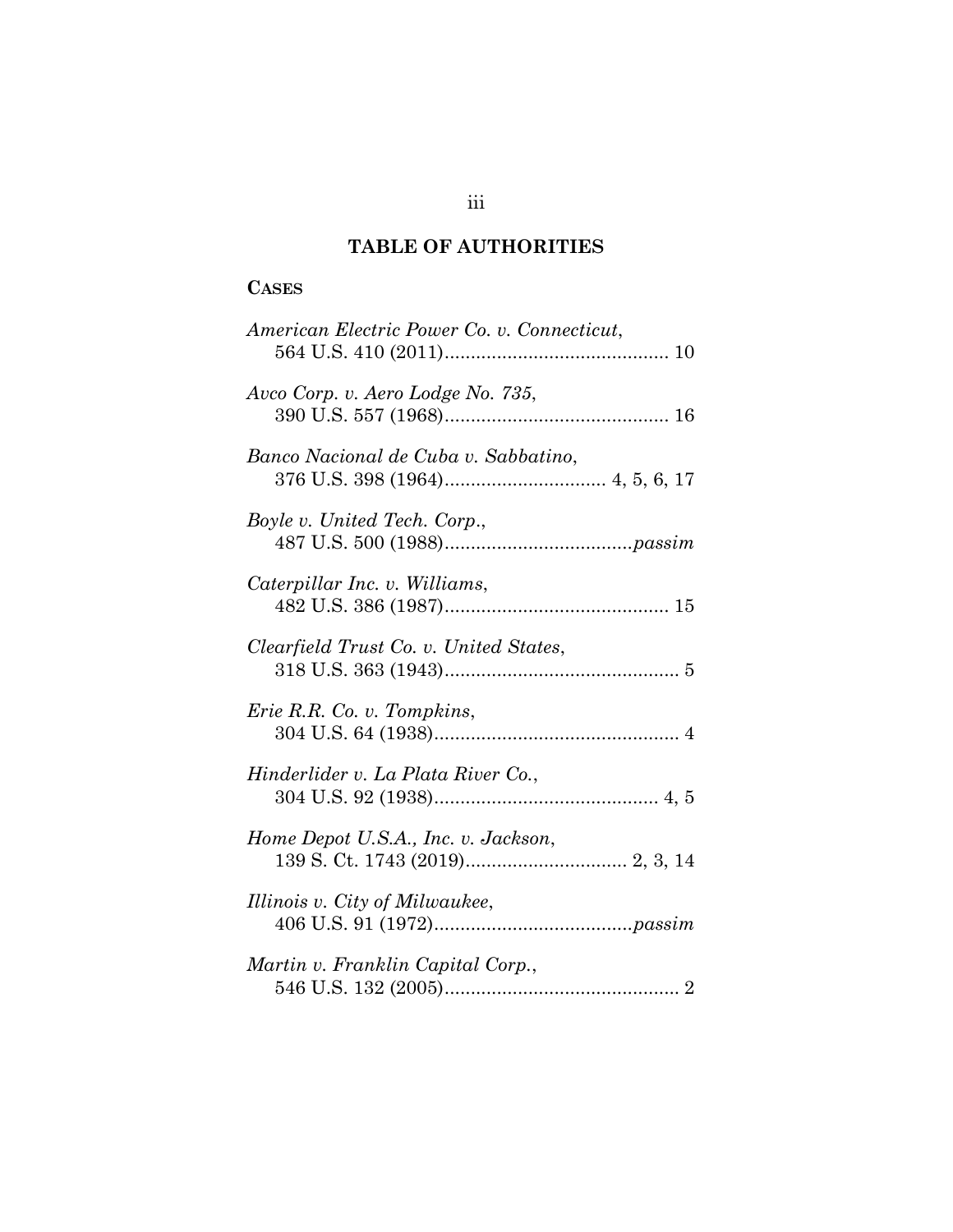# **CASES [CONT'D]**

| New SD, Inc. v. Rockwell Int'l Corp.,<br>79 F.3d 953 (9th Cir. 1996) 16, 19, 20      |
|--------------------------------------------------------------------------------------|
| Rivet v. Regions Bank of La.,                                                        |
| Sam L. Majors Jewelers v. ABX, Inc.,<br>117 F.3d 922 (5th Cir. 1997) 16, 17, 19      |
| San Carlos Apache Tribe v. United States,<br>272 F. Supp. 2d 860 (D. Ariz. 2003)  15 |
| United States v. Kimbell Foods, Inc.,                                                |
| United States v. Standard Oil Co.,                                                   |
| <b>STATUTES</b>                                                                      |
|                                                                                      |
|                                                                                      |
|                                                                                      |
|                                                                                      |
|                                                                                      |
|                                                                                      |
|                                                                                      |

iv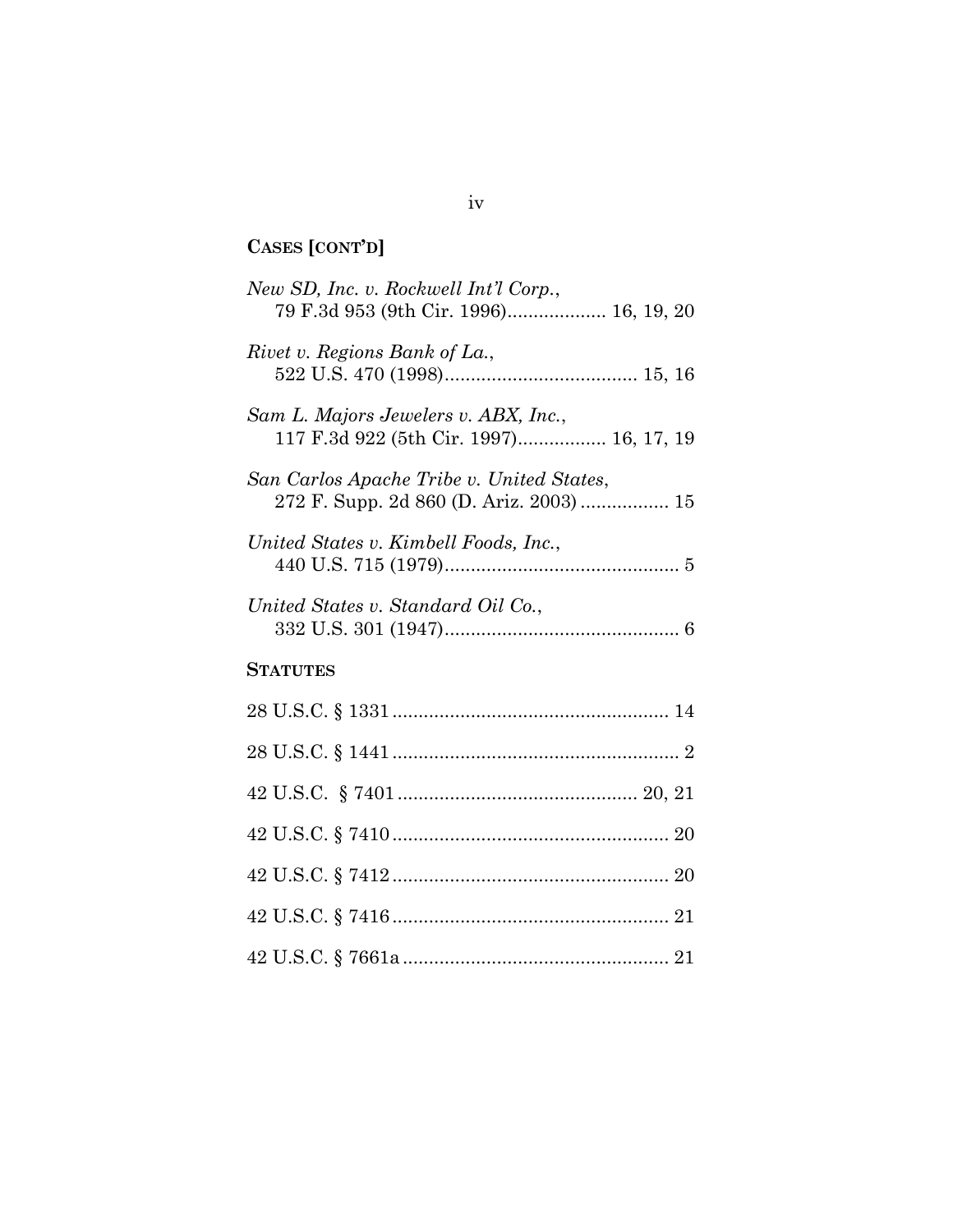## **OTHER AUTHORITIES**

| 19 Charles Alan Wright & Arthur R. Miller,<br>Federal Common Law, Fed. Prac. &<br>Proc. Juris. § 4514 (3d ed. 2020).  14 |  |
|--------------------------------------------------------------------------------------------------------------------------|--|
| Henry J. Friendly, <i>In Praise of Erie–and of</i><br>the New Federal Common Law, 39                                     |  |
|                                                                                                                          |  |
|                                                                                                                          |  |

v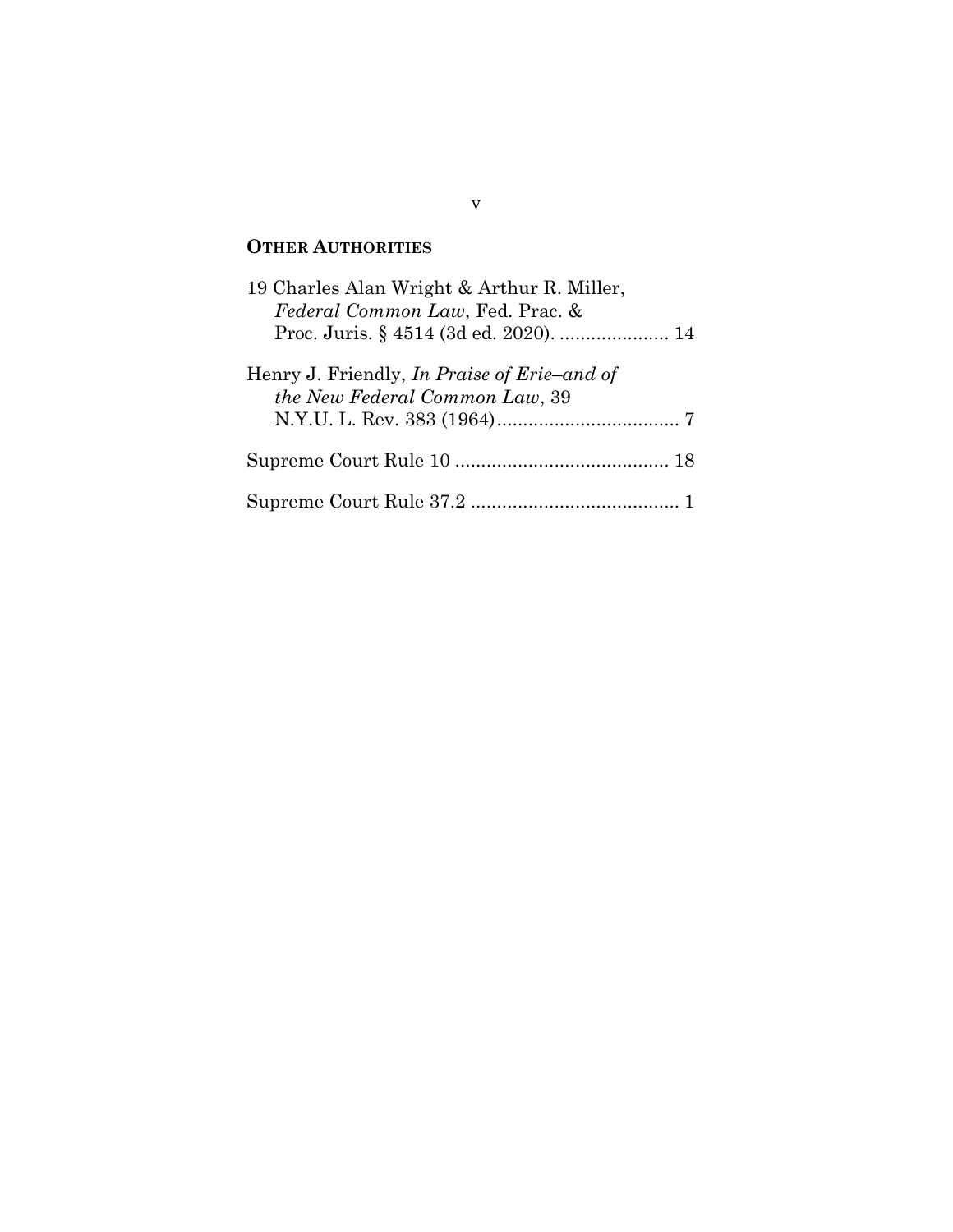#### **INTEREST OF THE** *AMICI* **STATES**

The States of Indiana, Alabama, Alaska, Arkansas, Georgia, Kansas, Kentucky, Louisiana, Mississippi, Missouri, Montana, Nebraska, Oklahoma, South Carolina, South Dakota, Texas, Utah, and Wyoming respectfully submit this brief as *amici curiae* in support of petitioners.

The decision below permits plaintiffs to keep in *state* court common-law public-nuisance claims premised on *global* climate change. *Amici* States file this brief to explain why this decision is incorrect and why it presents an issue of enormous importance that deserves the Court's consideration.

<span id="page-6-0"></span>The Court's decisions squarely establish that the defendants had a right to remove this case to federal court, for the plaintiffs' public-nuisance claim seeks redress for pollution of "air . . . in [its] ambient or interstate aspects," and thus necessarily arises under "federal common law." *Illinois v. City of Milwaukee*, 406 U.S. 91, 103 (1972). By rejecting federal-court jurisdiction here, the decision below contravenes the Court's precedents and threatens to give California state courts the power to set climate-change policy for the entire country. The Court should grant the petition and reverse this decision.

<span id="page-6-1"></span>Pursuant to Supreme Court Rule 37.2(a), counsel of record for all parties received notice of *Amici* States' intention to file this brief at least ten days prior to the due date of this brief.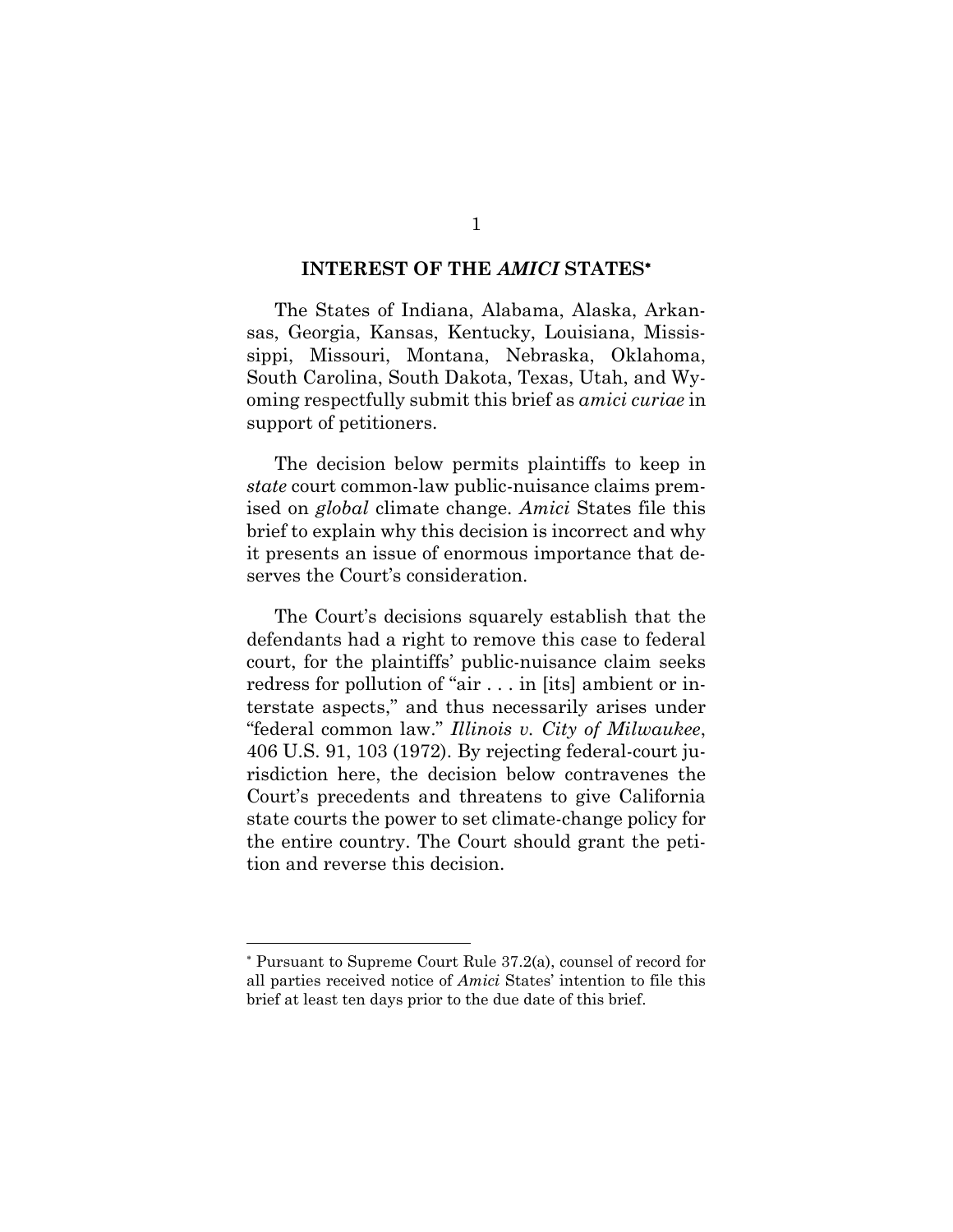#### **SUMMARY OF THE ARGUMENT**

This case presents an issue of extraordinary importance to *Amici* States. Here the Cities of San Francisco and Oakland seek judicial resolution of one of the most complicated and contentious issues confronting policymakers today—global climate change. The Cities allege injuries they claim are caused by global climate change, which they in turn argue is caused by greenhouse gases emitted by countless entities around the world. Yet in this suit the Cities take aim at just a handful of companies: They contend these companies, by producing fossil fuels and promoting their use, have broken the law—but not law enacted by a legislature, promulgated by a government agency, or negotiated by a President. Rather, the law the Cities invoke is the common law: They claim the production and promotion of fossil fuels constitutes a "public nuisance" such that courts may impose on these defendants all the costs of remedying the Cities' alleged climate-change injuries. Federal law gives the defendants a right to have this common-law publicnuisance claim heard by a *federal* court. The Ninth Circuit's contrary conclusion contravenes this Court's precedents and demands this Court's intervention.

<span id="page-7-1"></span><span id="page-7-0"></span>1. For more than 230 years federal law has in certain circumstances "grant[ed] defendants a right to a federal forum." *Martin v. Franklin Capital Corp.*, 546 U.S. 132, 137 (2005). Today, the general removal statute, 28 U.S.C. § 1441, entitles a defendant to remove a case filed in state court if the state-court "action could have been brought originally in federal court"—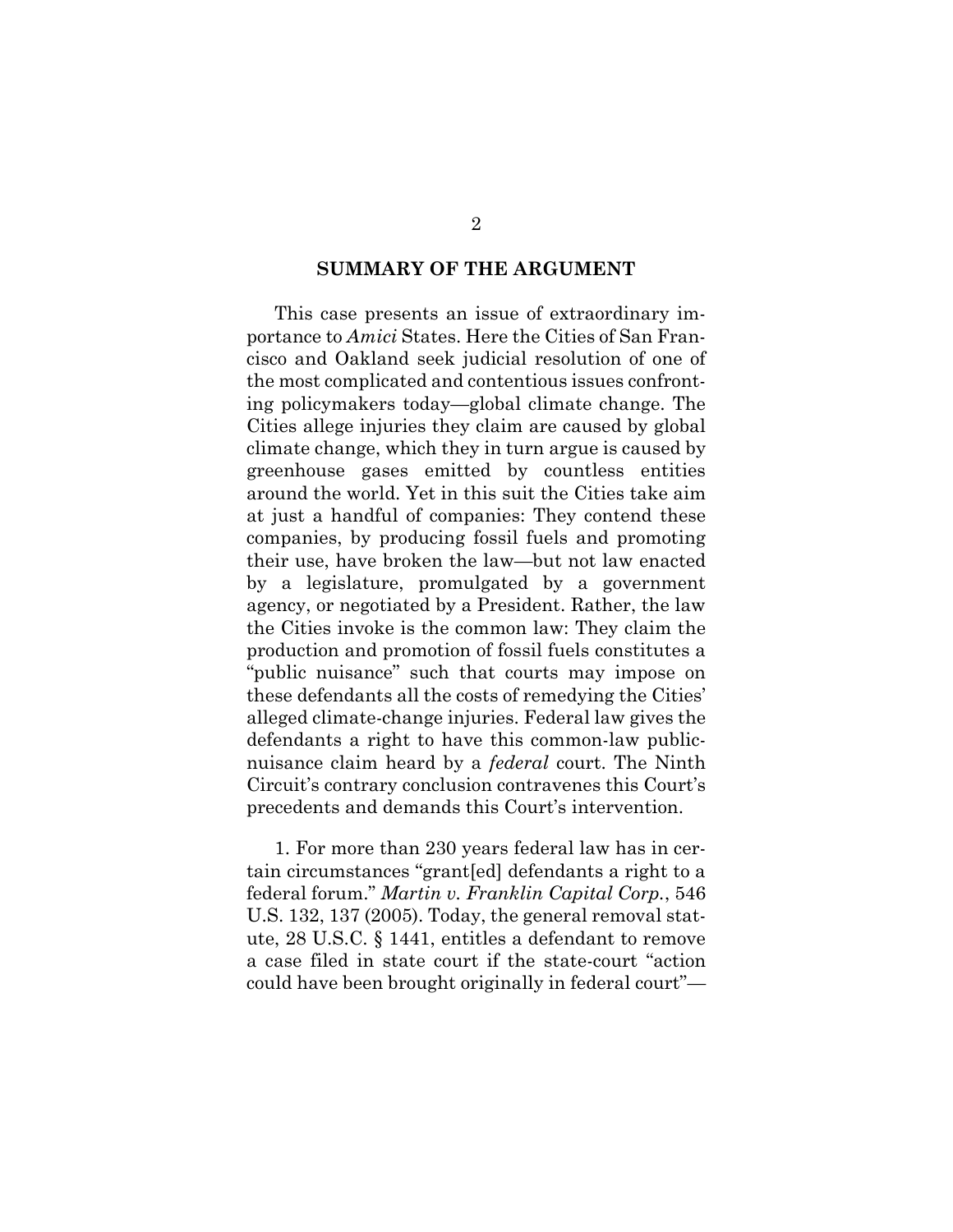<span id="page-8-0"></span>such as when the case "raises claims arising under federal law" under the federal-question statute. *Home Depot U.S.A., Inc. v. Jackson*, 139 S. Ct. 1743, 1748 (2019).

Here, the defendant companies were entitled to remove the case because the Cities' common-law publicnuisance claim arises under federal law. This Court has long held that federal common law must govern disputes over interstate pollution: "When we deal with air and water in their ambient or interstate aspects, there is a federal common law." *Illinois v. City of Milwaukee*, 406 U.S. 91, 103 (1972). And the dispute for which the Cities' public-nuisance claim seeks judicial resolution pertains not merely to *interstate*  air pollution, but to *international* air pollution. This public nuisance claim asks courts to craft rules of decision assigning liability for *global* climate change an incredibly complex, value-laden question that affects every State and every citizen in the country. The Cities' public-nuisance claim thus *necessarily* arises under federal common law, and they cannot evade federal-court jurisdiction by merely affixing a statelaw label to what is in truth a federal-law claim. The district court thus correctly concluded that it had jurisdiction over this case.

2. The Ninth Circuit, however, reversed the district court and disclaimed federal-court jurisdiction. And in doing so the decision below makes California state courts arbiters of America's climate-change policy. The decision thereby excludes other States from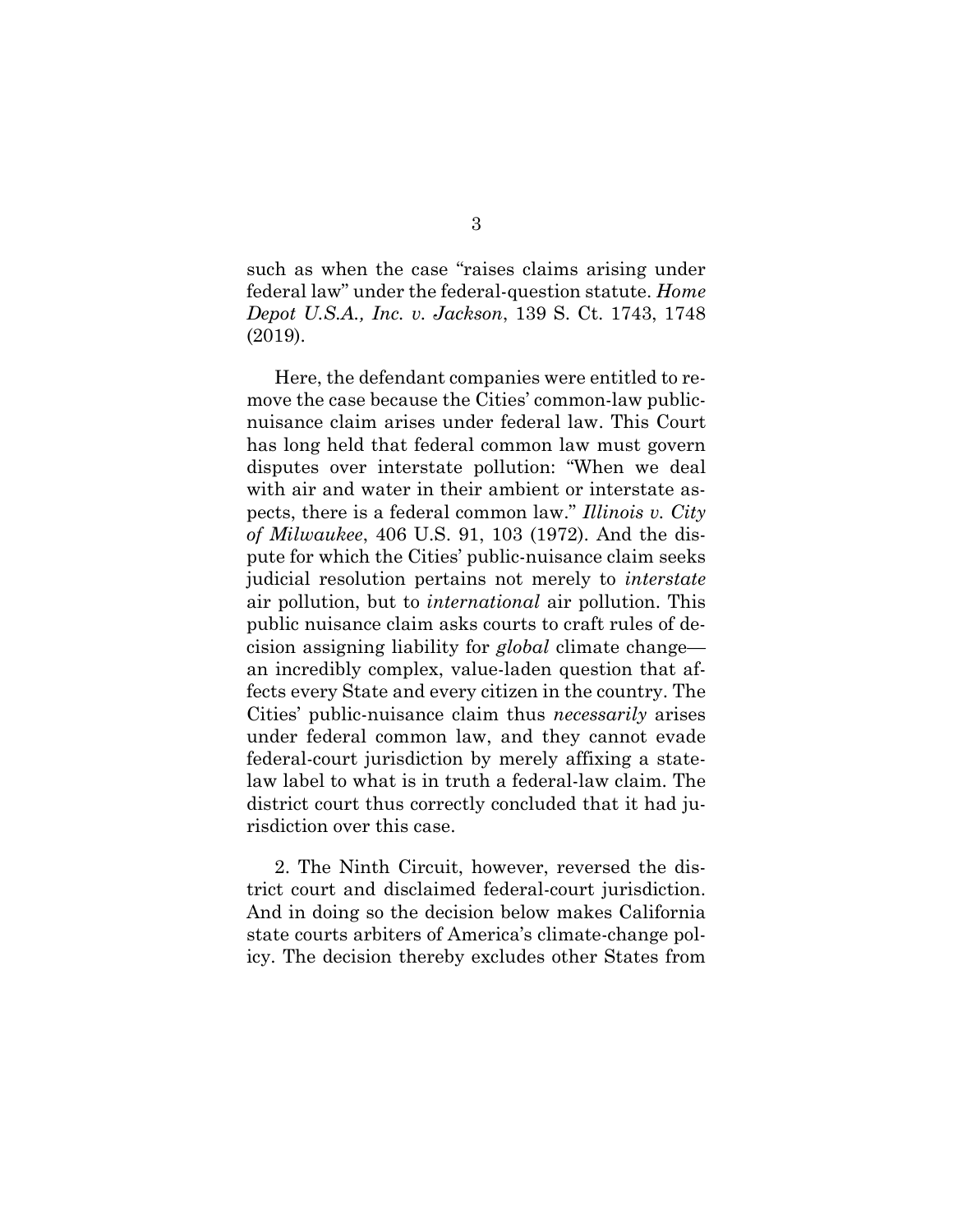the climate-change policymaking process and threatens to undermine the cooperative federalism model our country has long used to address environmental problems. For these reasons, the Court should grant the petition and reverse the decision below.

#### **ARGUMENT**

## **I. The Decision Below Remanding the Case Back to State Court Contravenes the Court's Decisions on Federal Common Law**

#### **A. Federal law must govern any commonlaw claims to abate global climate change**

<span id="page-9-2"></span><span id="page-9-1"></span><span id="page-9-0"></span>1. In *Erie Railroad Co. v. Tompkins* the Court recognized that federal courts have no power to supplant state common law with "federal *general* common law," 304 U.S. 64, 78 (1938) (emphasis added). The Court soon made it clear, however, that this principle does not prevent *specialized* federal common law from governing exclusively areas implicating unique federal interests. "[I]n an opinion handed down the same day as Erie and by the same author, Mr. Justice Brandeis, the Court declared, 'For whether the water of an interstate stream must be apportioned between the two States is a question of "federal common law" . . . .'" *Banco Nacional de Cuba v. Sabbatino*, 376 U.S. 398, 426 (1964) (quoting *Hinderlider v. La Plata River Co.*, 304 U.S. 92, 110 (1938)); *see also Hinderlider*, 304 U.S. at 110 ("Jurisdiction over controversies concerning rights in interstate streams is not different from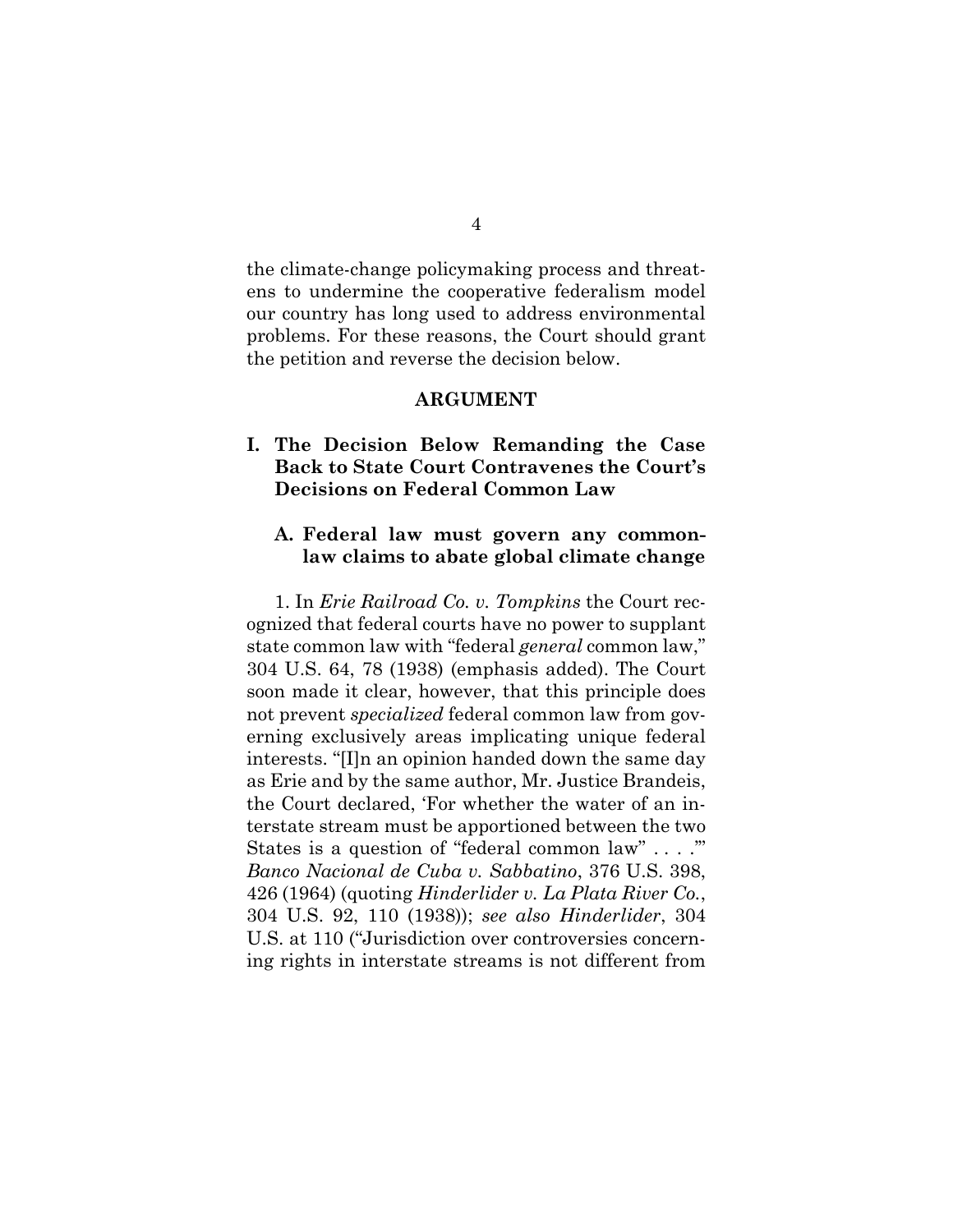those concerning boundaries. These have been recognized as presenting federal questions.").

<span id="page-10-1"></span>Indeed, it was less than five years after *Erie* that the Court issued its seminal decision in *Clearfield Trust Co. v. United States*, 318 U.S. 363 (1943), holding that federal common law should determine whether the United States could obtain reimbursement for a stolen check it had issued and that a bank had cashed over a forged endorsement. *Id.* at 364–66. The district court applied state law and concluded that the United States had unreasonably delayed giving notice of the forgery and was therefore barred from recovery, but this Court held that *federal*, not state, law governed: "The rights and duties of the United States on commercial paper which it issues are governed by federal rather than local law," because "[t]he authority to issue the check had its origin in the Constitution and the statutes of the United States and was in no way dependent on the laws of Pennsylvania or of any other state." *Id.* at 366.

<span id="page-10-2"></span><span id="page-10-0"></span>In the nearly eighty years since *Clearfield*, the Court has held that federal common law necessarily and exclusively governs disputes in numerous other areas as well. *See, e.g., United States v. Kimbell Foods, Inc.*, 440 U.S. 715, 726 (1979) (holding that "the priority of liens stemming from federal lending programs must be determined with reference to federal law"); *Banco Nacional de Cuba,* 376 U.S. at 425– 427 (holding, in light of "the potential dangers were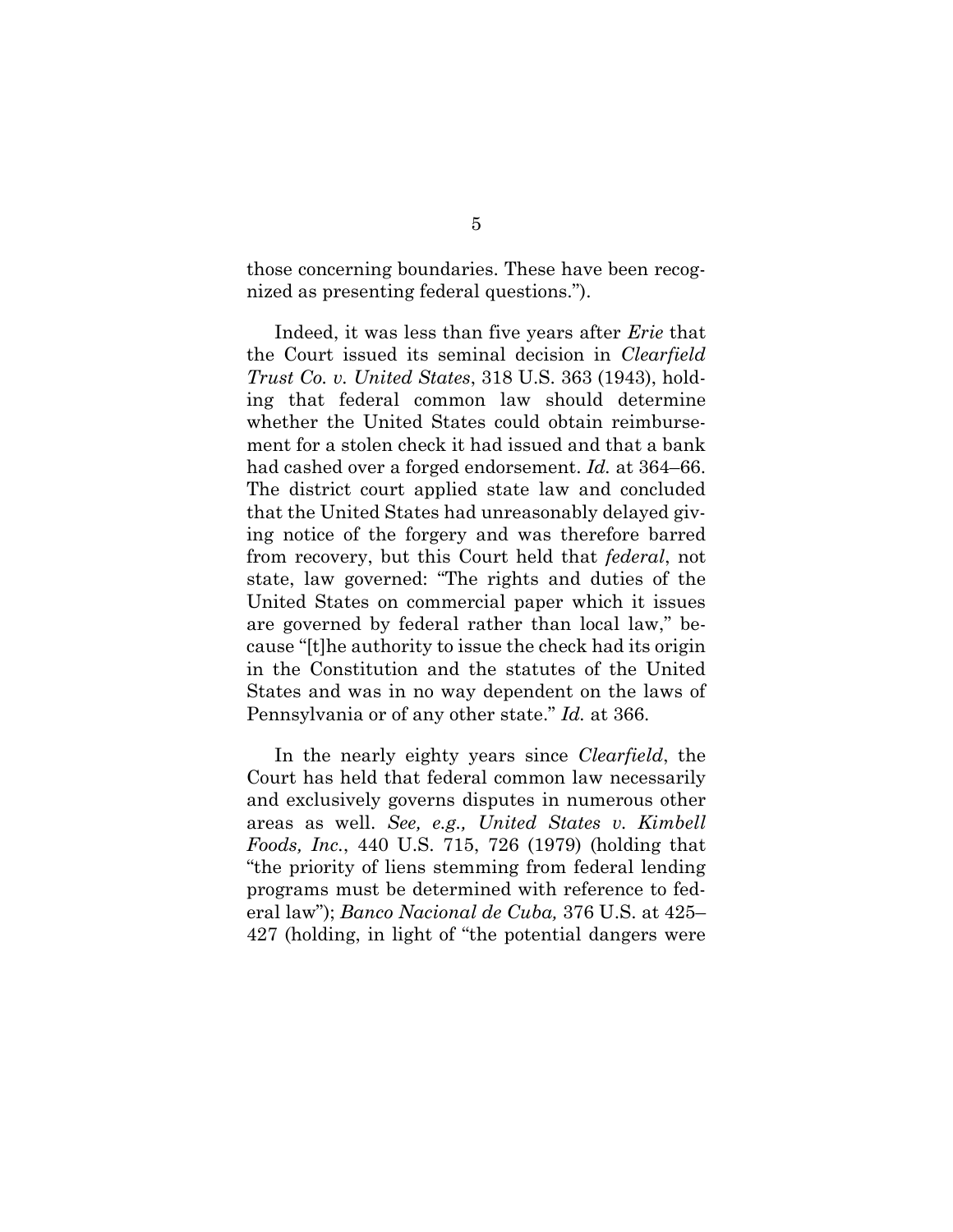Erie extended to legal problems affecting international relations," that "the scope of the act of state doctrine must be determined according to federal law").

<span id="page-11-1"></span>In *United States v. Standard Oil Co.*, for example, the Court held that federal common law applied to the federal government's claims against an oil company whose driver had struck and injured an American soldier. 332 U.S. 301, 302 (1947). The Court observed that *Erie* did not alter the longstanding rule that federal law—including federal common law—must apply to "matters exclusively federal, because made so by constitutional or valid congressional command, or others so vitally affecting interests, powers and relations of the Federal Government as to require uniform national disposition rather than diversified state rulings." *Id.* at 307. Rather, "federal judicial power . . . remained unimpaired for dealing independently, wherever necessary or appropriate, with essentially federal matters, even though Congress has not acted affirmatively about the specific question." *Id.* In light of the federal government's "exclusive power to establish and define the [military] relationship" and the fact that "the Government's purse is affected," the Court held that "[a]s in the Clearfield case, . . . the matter in issue is neither primarily one of state interest nor exclusively for determination by state law within the spirit and purpose of the Erie decision." *Id.*  at 306–07.

<span id="page-11-0"></span>More recently, in *Boyle v. United Technologies Corp*., the Court held that federal common law gov-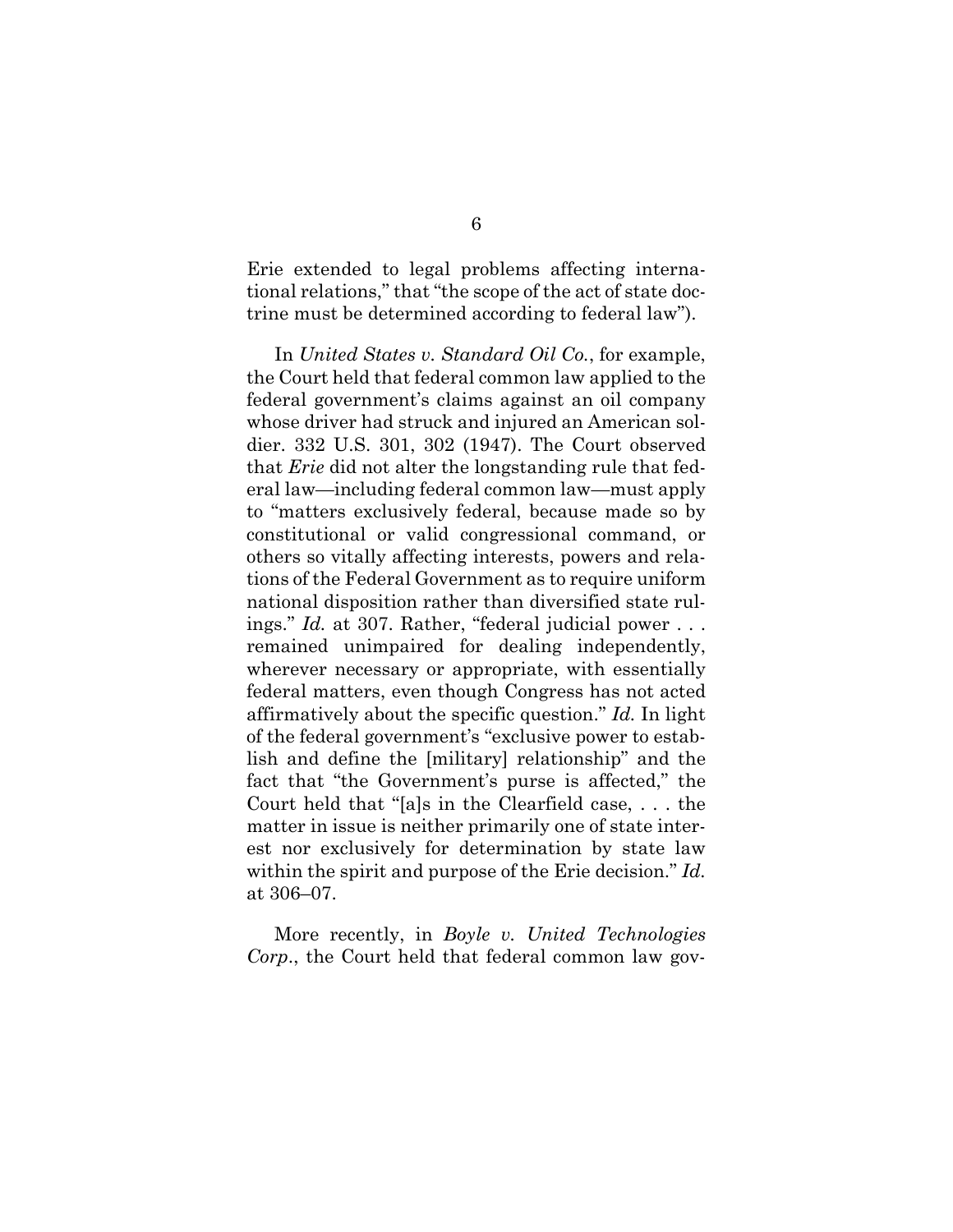erns design-defect claims brought against manufacturers of military equipment. 487 U.S. 500, 512 (1988). The Court explained that "procurement of equipment by the United States is an area of uniquely federal interest" and that in this context "the application of state law would frustrate specific objectives of federal legislation." *Id.* at 507 (internal alterations, quotation marks, and citations omitted). In particular, the Court emphasized the practical problems with inevitably conflicting state laws in this area: "[P]ermitting second-guessing" of the federal government's military-equipment-design decisions "through state tort suits against contractors would produce the same effect sought to be avoided by" the Federal Tort Claims Act. *Id*. at 511. "The financial burden of judgments against the contractors would ultimately be passed through, substantially if not totally, to the United States itself, since defense contractors will predictably raise their prices to cover, or to insure against, contingent liability for the Government-ordered designs." *Id.* at 511–12. Because of the unique federal concerns pertaining to military procurement and the potential for significant conflicts with federal policy, *federal* common law, not state common law, governs such design-defect claims.

<span id="page-12-0"></span>In sum, the "clarion yet careful pronouncement of *Erie*, 'There is no federal general common law,' opened the door for what, for want of a better term, we may call specialized federal common law." Henry J. Friendly, *In Praise of Erie*–*and of the New Federal Common Law*, 39 N.Y.U. L. Rev. 383, 405 (1964). And it is now well established that this specialized federal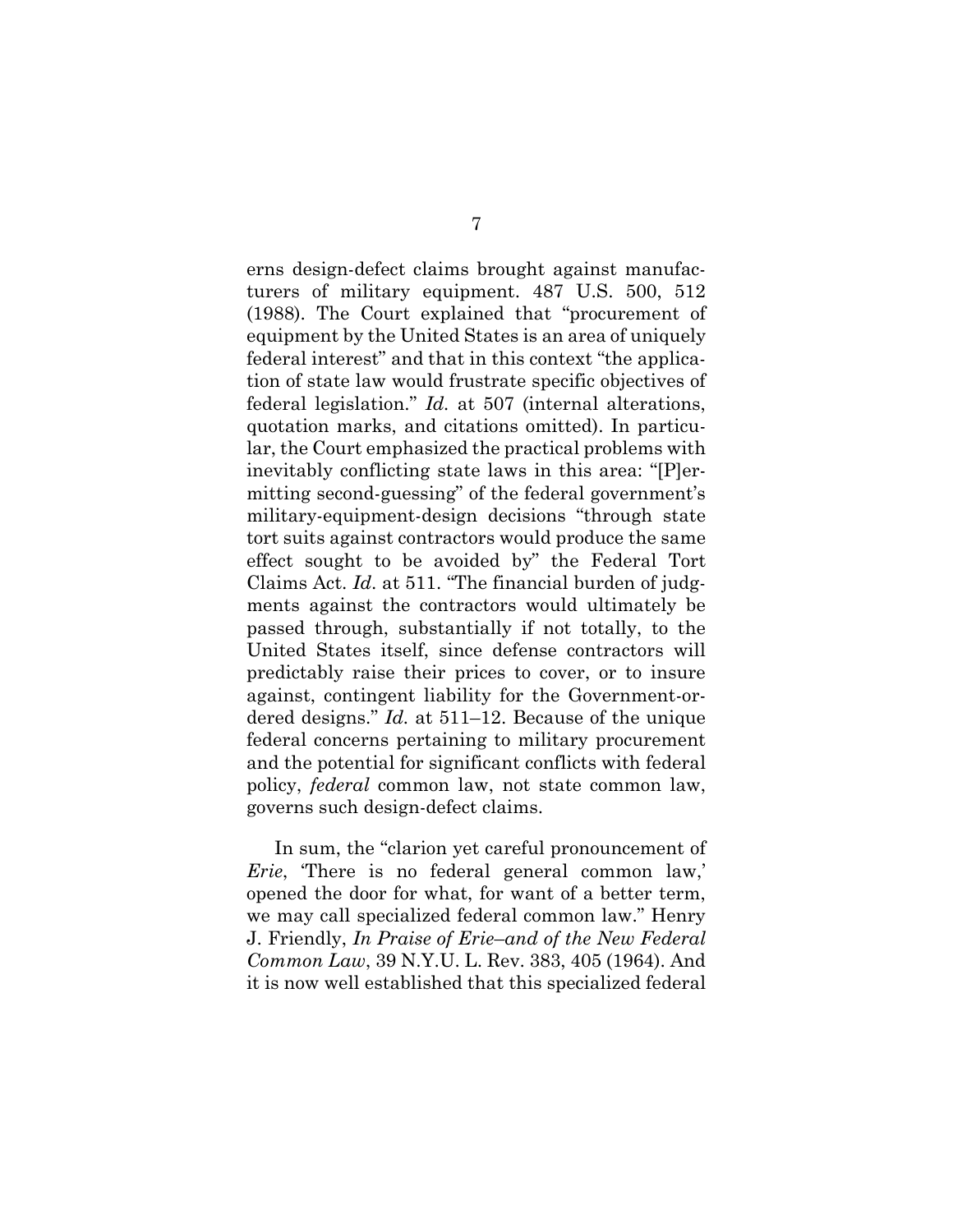common law applies to the "few areas, involving 'uniquely federal interests,'" that "are so committed by the Constitution and laws of the United States to federal control" that they must be "governed exclusively by federal law." *Boyle*, 487 U.S. at 504 (quoting *Tex. Indus., Inc. v. Radcliff Materials, Inc.*, 451 U.S. 630, 640 (1981)).

2. Of particular relevance here, for nearly half a century the Court has held that one area of "uniquely federal interest" to which federal common law must apply is *interstate pollution*: "When we deal with air and water in their ambient or interstate aspects, there is a federal common law." *Illinois v. City of Milwaukee*, 406 U.S. 91, 103 (1972). For this reason, federal common law governs the Cities' public-nuisance claim—which alleges that the defendant companies' production and promotion of fossil fuels caused interstate pollution (in the form of greenhouse gases emitted by countless entities worldwide) that contributed to global climate change, which in turn caused the injuries for which the Cities seek abatement. *See* Pet. App. 3a. If the complex and controversial policy questions underlying such claims are going to be resolved by courts at all, those defending against these claims are entitled to have *federal* courts answer these questions by applying *federal* common law.

The Court held that federal common law governed the interstate-pollution dispute in *Illinois*, and federal common law is all the more applicable here. As here, *Illinois* involved a suit brought to abate interstate pollution that the plaintiff claimed constituted a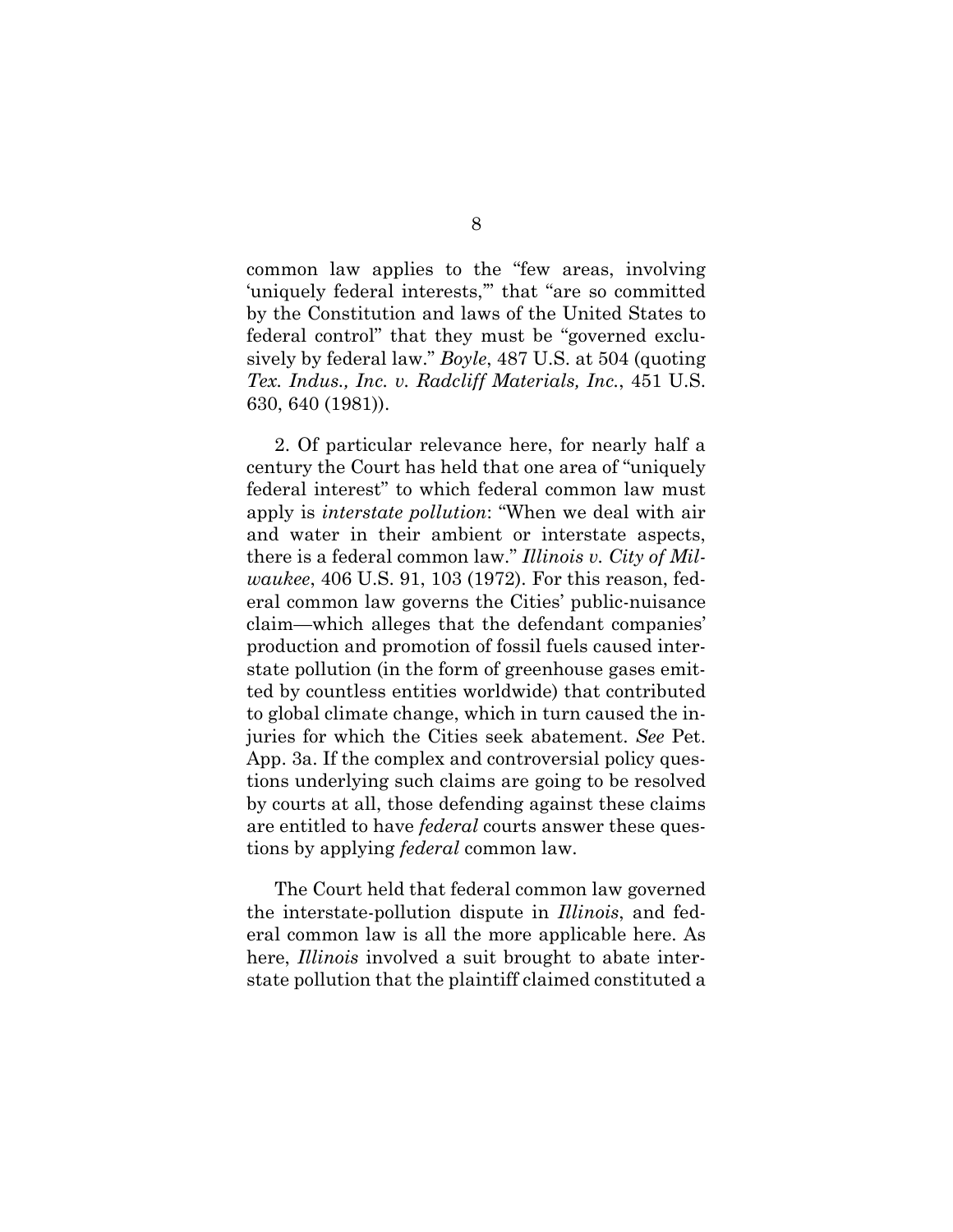public nuisance. Invoking the Court's original jurisdiction, Illinois claimed that several Wisconsin cities had polluted Lake Michigan with raw or inadequately treated sewage: "The cause of action alleged is pollution by the defendants of Lake Michigan, a body of interstate water," and Illinois asked the Court to "abate this public nuisance." *Illinois*, 406 U.S. at 93. The Court recognized that because Illinois had sued an out-of-state entity the case fell within its original jurisdiction, but it observed that if the case could have instead been brought "in a federal district court, [its] original jurisdiction is not mandatory." *Id.* at 98. The Court thus proceeded to consider "whether pollution of interstate or navigable waters creates actions arising under the 'laws' of the United States within the meaning of  $\S$  1331(a) [the federal-question statute]." *Id.* at 99.

<span id="page-14-0"></span>The Court held "that it does." *Id.* It explained that an earlier Tenth Circuit decision had "stated the controlling principle"—"'the ecological rights of a State in the improper impairment of them from sources outside the State's own territory. . . [is] a matter having basis and standard in federal common law and so directly constituting a question arising under the laws of the United States.'" *Id.* at 99–100 (quoting *Texas v. Pankey*, 441 F.2d 236 (10th Cir. 1971)). Further, the Court analogized interstate-pollution disputes to disputes "concerning interstate waters," which *Hinderlider* more than three decades prior had "recognized as presenting federal questions.'" *Id.* at 105 (quoting *Hinderlider*, 304 U.S. at 110). *Hinderlider*—which "was written by Mr. Justice Brandeis who also wrote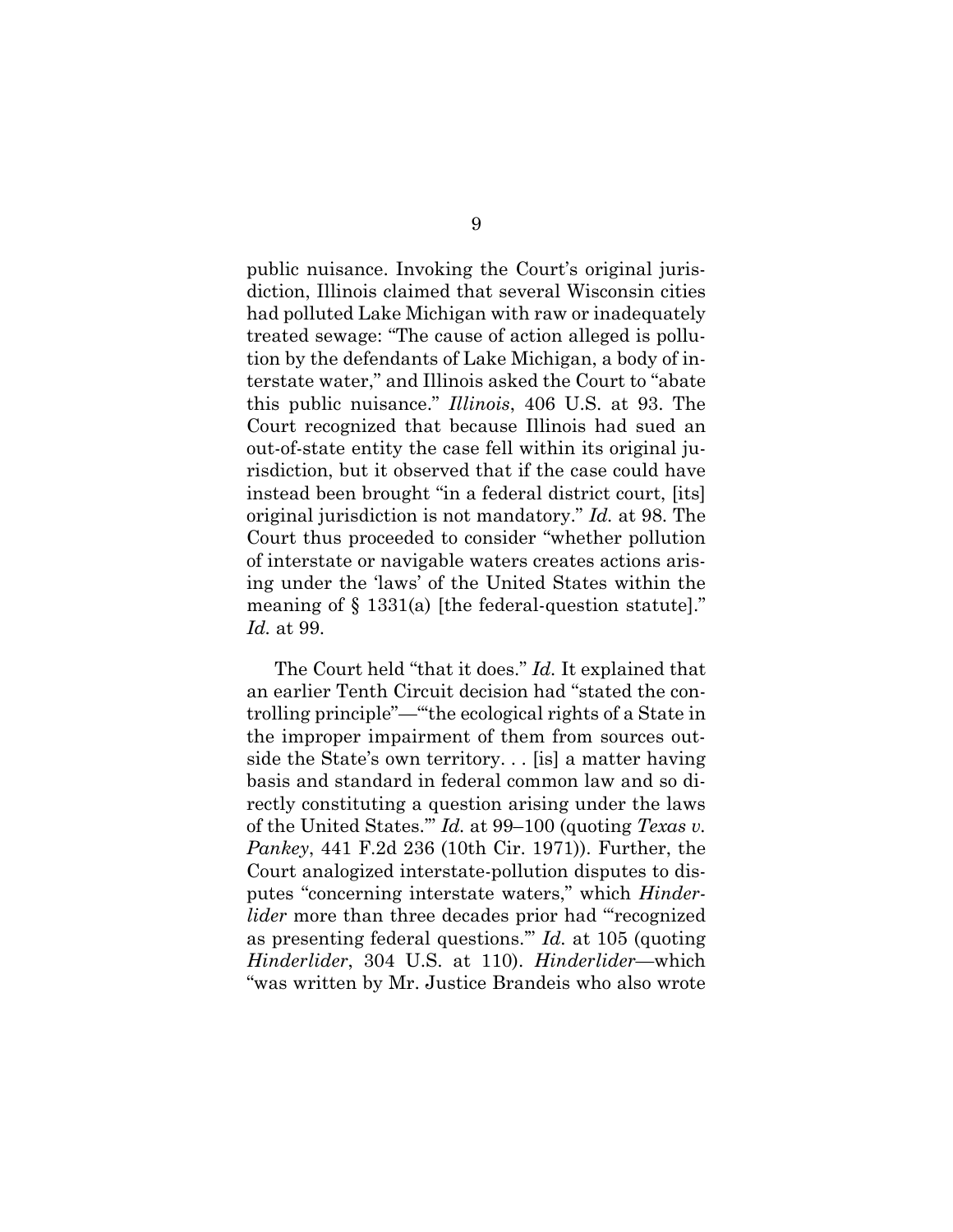for the Court in *Erie*, the two cases being decided the same day"—foreclosed the argument "that state law governs" interstate-pollution disputes; it established that *federal* common law governs such disputes instead. *Id.* at 105 n.7 (internal citations omitted). At bottom, cases, like *Illinois*, that arise from interstate pollution implicate "an overriding federal interest in the need for a uniform rule of decision" and "touch[] basic interests of federalism," and in such cases the Court has therefore "fashioned federal common law." *Id.* at 105 n.6 (citing *Banco Nacional de Cuba*, 376 U.S. at 421–27).

<span id="page-15-0"></span>In *American Electric Power Co. v. Connecticut*, the Court reiterated *Illinois*'s conclusion that "[w]hen we deal with air and water in their ambient or interstate aspects, there is a federal common law." 564 U.S. 410, 421 (2011) (quoting *Illinois*, 406 U.S. at 103). Justice Ginsburg's opinion for the Court reaffirmed precisely the Court's reasoning in *Illinois*: Specialized federal common law governs "'subjects within national legislative power where Congress has so directed' or where the basic scheme of the Constitution so demands." *Id.*  (quoting Friendly, *supra*, at 408 n.119, 421–22). And because the "'national legislative power'" includes the power to adopt "environmental protection" laws addressing interstate pollution, federal courts can, "if necessary, even 'fashion federal law'" in this area. *Id.* (quoting Friendly, *supra,* at 421–422).

*Illinois* held that claims to abate public nuisance in interstate waters arise under federal common law,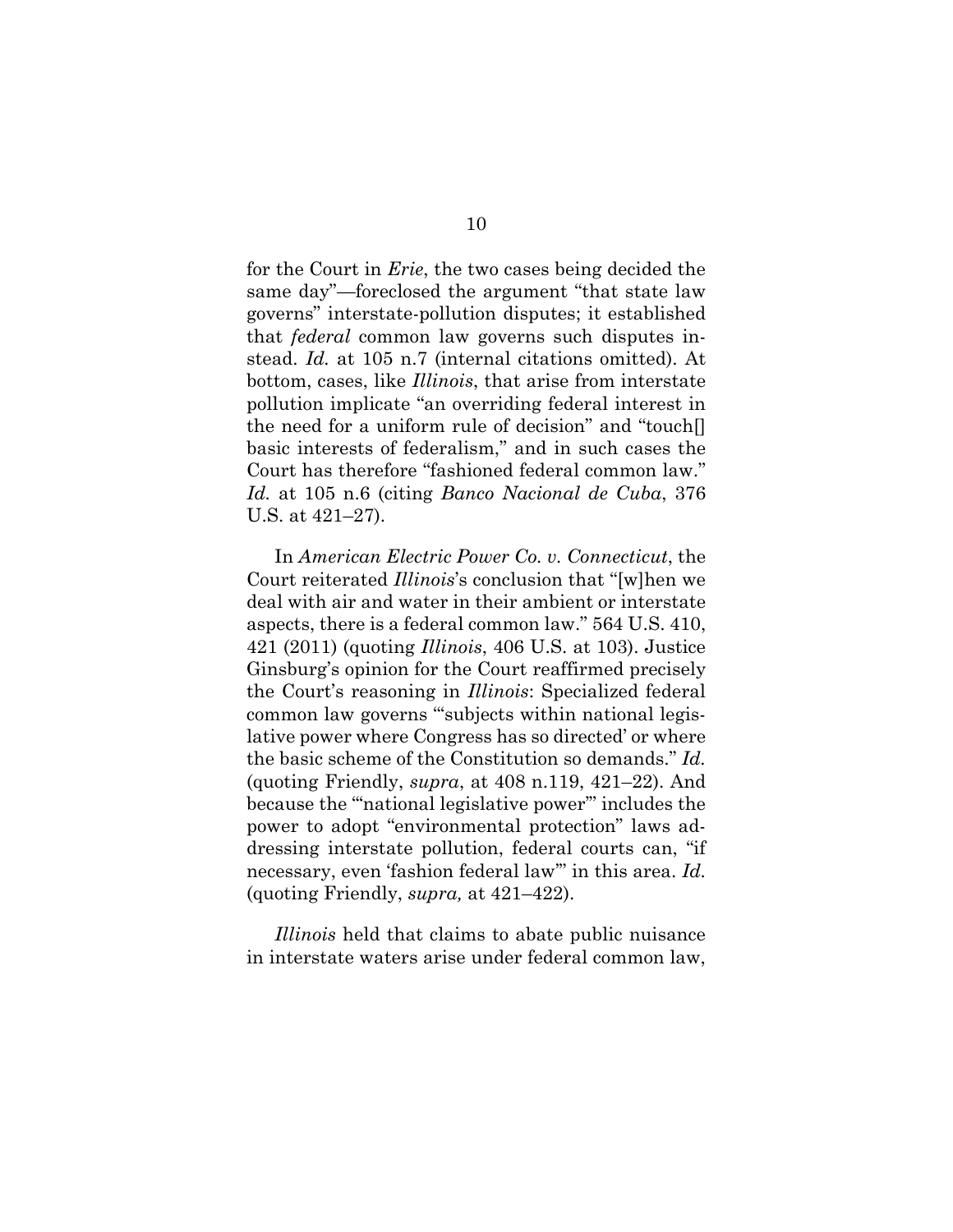and it expressly extended this conclusion to the parallel situation of disputes involving "air . . . in their ambient or interstate aspects" as well. *Illinois*, 406 U.S. at 103. That definitively establishes that federal—not state—common law governs the Cities' claim to abate public nuisance in interstate air. What is more, the reasons the Court cited for applying federal common law in *Illinois* apply with even greater force here, where the Cities seek to bring a purportedly California-common-law claim against energy companies for injuries allegedly produced by a long chain of conduct—including conduct of third parties that occurred all over the globe.

3. Indeed, this case powerfully illustrates why the Court has held that, in areas of unique federal interests, any common-law rules of decision must be articulated by federal—not state—courts.

The Cities urge California state courts to determine—under the auspices of the common law of public nuisance—whether "the gravity of the harm [of fossil fuels] outweighs [their] utility." Pet. App. 42a (quoting Restatement (Second) of Torts § 826 (1979)). That is, the Cities ask California courts to weigh the costs and benefits of fossil fuels and then decide how to regulate them—quintessentially legislative judgments. As the district court below aptly pointed out in exercising jurisdiction over and dismissing the Cities' public-nuisance claims, such weighing of costs and benefits "falls squarely within the type of balancing best left to Congress (or diplomacy)." *Id.* at 41a.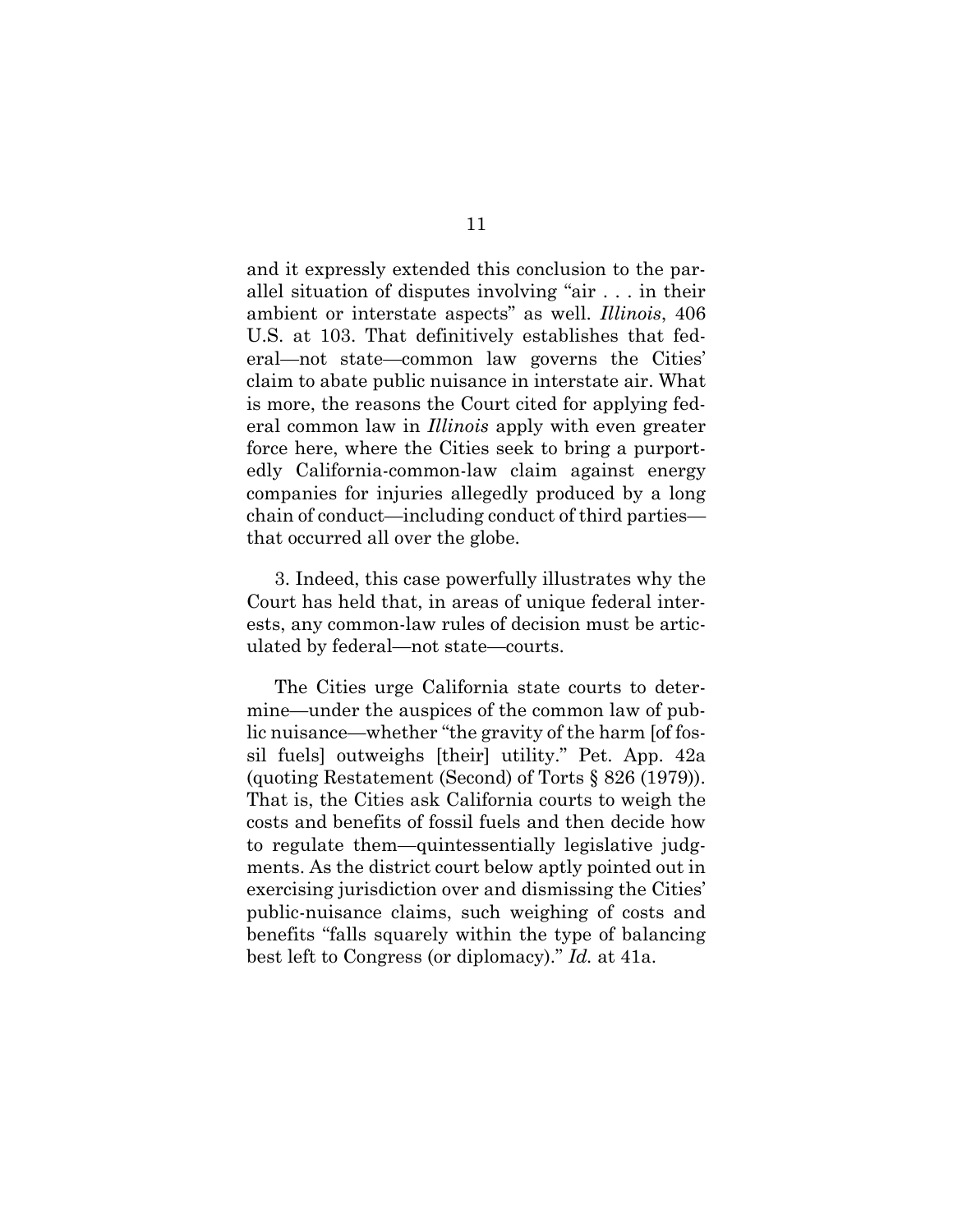Exacerbating the problem, the Cities have sued just a handful of energy companies for conduct that occurred not only outside California, but outside the country—conduct the Cities concede to be injurious only in conjunction with others' *use* of fossil fuels the defendants (and others) produce and sell. *Id.* at 36a ("[D]efendants stand accused, not for their own emissions of greenhouse gases, but for their sale of fossil fuels to those who eventually burn the fuel."). The Cities seek, from these few disfavored companies, abatement of *all* the harm they have allegedly suffered from global climate change, even though many other actors, through conduct occurring in many other States and countries, are—on the Cities' own account—responsible for much of that alleged harm. As the district court observed below, the "scope of plaintiffs' theory is breathtaking," for it "rests on the sweeping proposition that otherwise lawful and everyday sales of fossil fuels, combined with an awareness that greenhouse gas emissions lead to increased global temperatures, constitute a public nuisance." *Id.* at 32a. This theory "would reach the sale of fossil fuels anywhere in the world," and "[w]hile these actions are brought against the first, second, fourth, sixth and ninth largest producers of fossil fuels, anyone who supplied fossil fuels with knowledge of the problem would be liable." *Id.*

State courts have no business deciding how global climate change should be addressed and who—among all the countless actors around the world whose conduct contributes to it—bears legal responsibility for creating it. In addition to the obvious potential for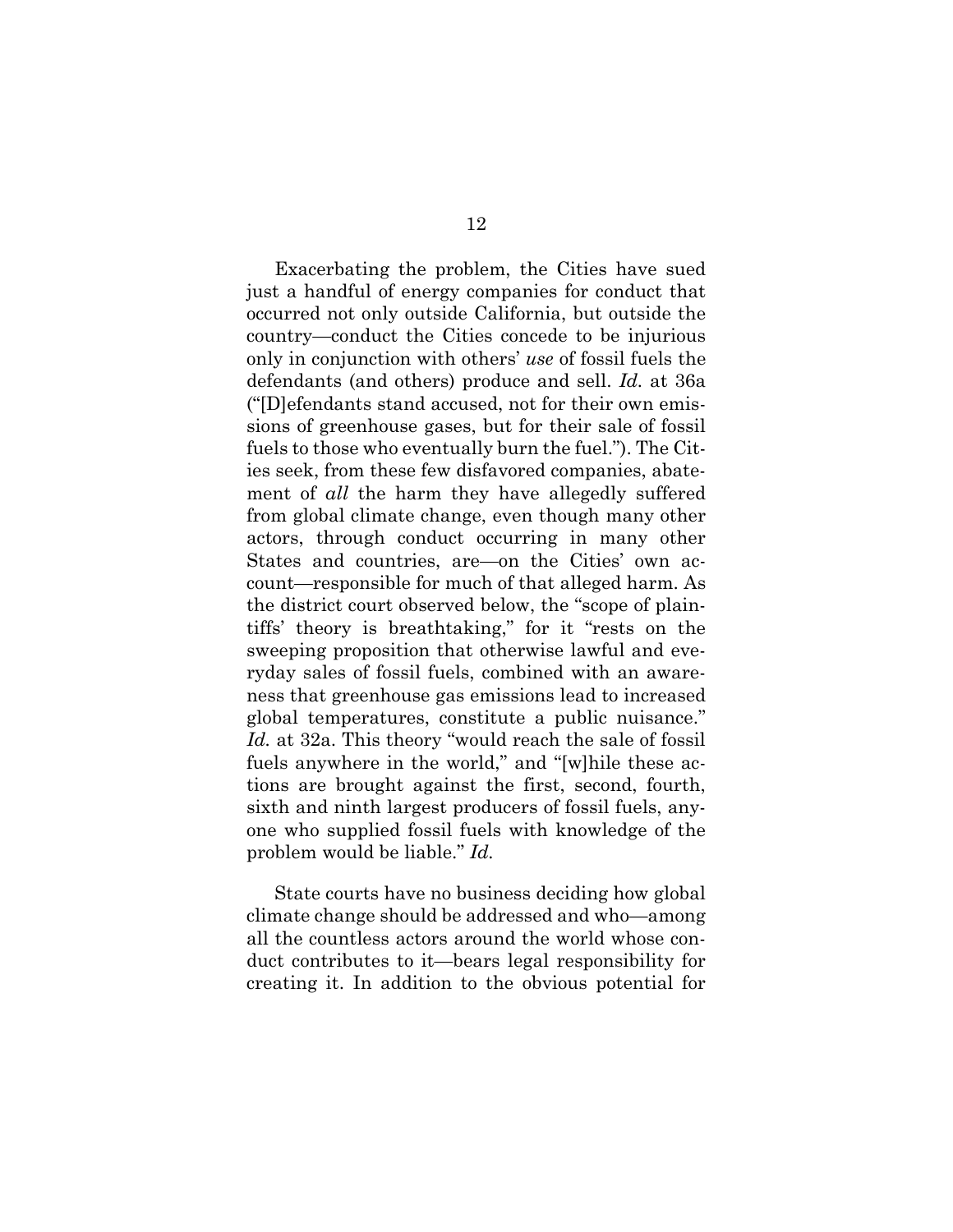gross unfairness, such state-court-created commonlaw rules would inevitably "present a 'significant conflict' with federal policy." *Boyle*, 487 U.S. at 512. Among many other problems, state-common-law rules would undermine the regulatory authority States themselves have under carefully calibrated cooperative-federalism programs—programs that are administered by politically accountable officials at the federal, state, and local levels. *See infra* Part II.

Making matters still worse, the Cities are not alone in urging state courts to impose judicially created regulations on the worldwide production of fossil fuels. Many other jurisdictions have filed similar public-nuisance claims urging state courts to hold fossil fuel companies liable for the costs of global climate change. *See, e.g.*, Pet. App. 43a n.9. Chances are that state courts in at least some of these actions will be receptive to the claims, which will ultimately lead to a patchwork of conflicting standards purporting to create liability for the same extraterritorial conduct. Ultimately, therefore, all this and other similar lawsuits have to offer is regulatory chaos.

Any worldwide allocation of responsibility for remediation of climate change requires national or international action, not ad hoc intervention by individual state courts acting at the behest of a handful of local governments. It is precisely for this reason that the Court long ago held that if plaintiffs are going to ask courts to give common-law answers to questions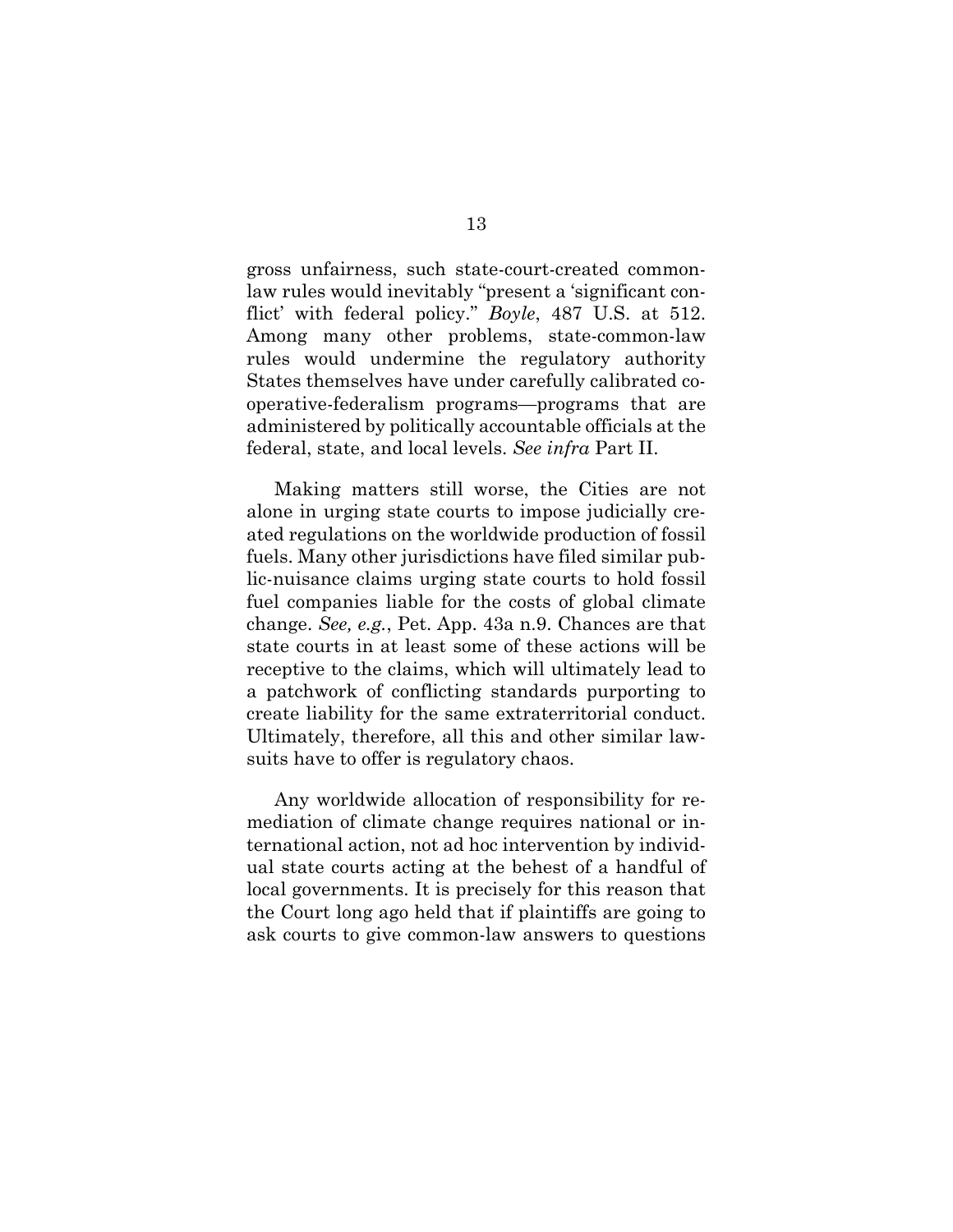of interstate pollution, defendants have a right to ensure that any such courts are federal courts applying federal common law. *See Illinois*, 406 U.S. at 103.

## **B. Because the Cities' public-nuisance claim is governed by federal common law, it necessarily arises under federal law and removal was therefore proper**

<span id="page-19-0"></span>That federal common law governs the Cities' public-nuisance claim necessarily means this case is removable to federal court. The federal-question statute gives district courts jurisdiction to hear claims sounding in federal common law. The Cities' action thus "could have been brought originally in federal court," *Home Depot U.S.A., Inc. v. Jackson*, 139 S. Ct. 1743, 1748 (2019), and accordingly "the general removal statute . . . permits" the defendant companies "to remove that action to federal court," *id.* at 1746. For these reasons, the district court was correct to deny the Cities' remand motion, and the Ninth Circuit contravened Supreme Court precedents in reversing and ordering the case remanded.

<span id="page-19-2"></span><span id="page-19-1"></span>1. The federal-question statute gives federal district courts "original jurisdiction" over "all civil actions arising under the Constitution, laws, or treaties of the United States." 28 U.S.C. § 1331(a). And a "case 'arising under' federal common law presents a federal question and as such is within the original subject matter jurisdiction of the federal courts." 19 Charles Alan Wright & Arthur R. Miller, *Federal Common Law*, Fed. Prac. & Proc. Juris. § 4514 (3d ed. 2020).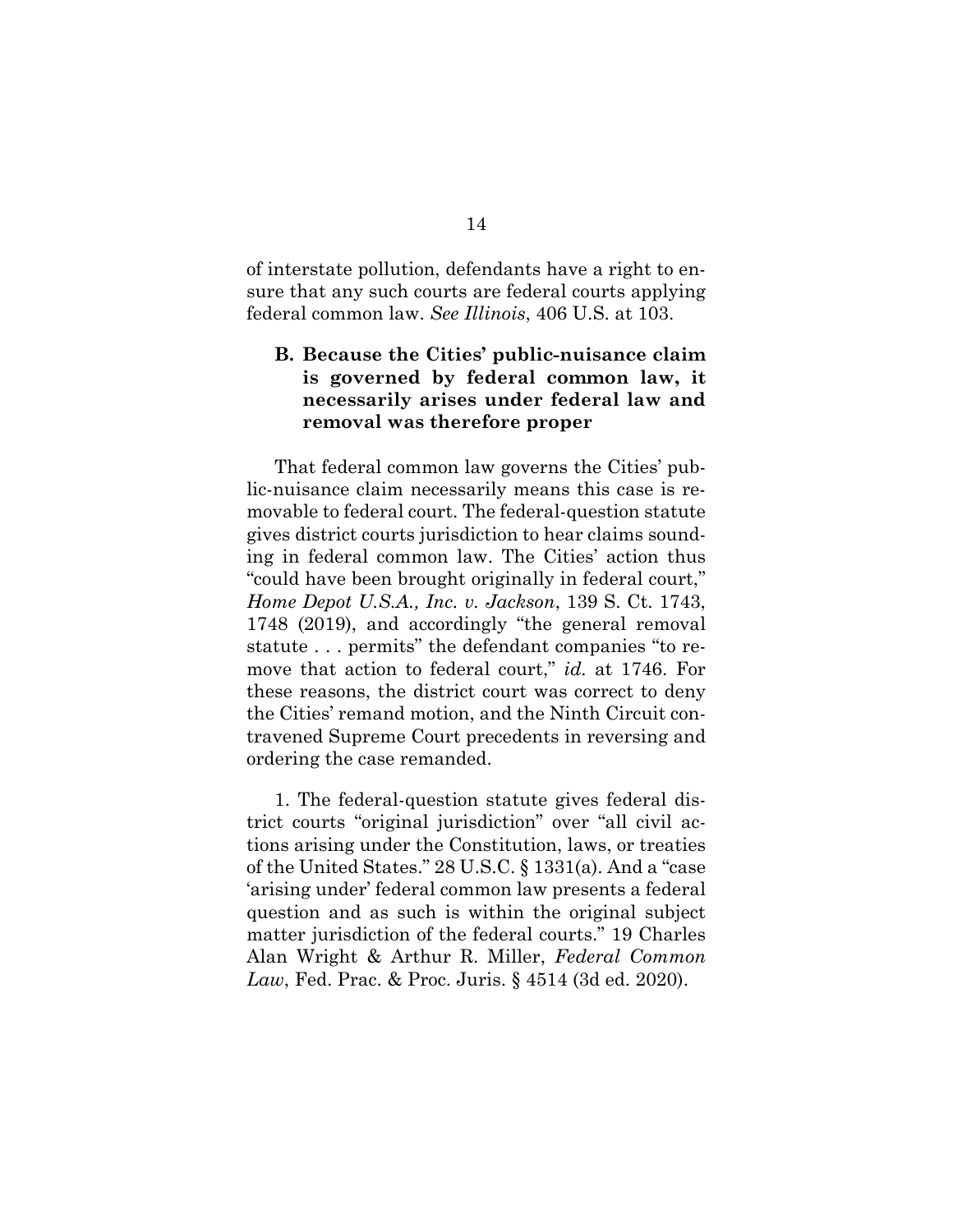<span id="page-20-1"></span>The Court has recognized on multiple occasions "'the statutory word 'laws' includes court decisions'" and "embrace[s] claims founded on federal common law." *Illinois*, 406 U.S. at 99 (quoting *Romero v. International Terminal Operating Co.*, 358 U.S. 354, 393 (opinion of Brennan, J.)); *see also id.* (acknowledging that lower courts have reached this same conclusion); *San Carlos Apache Tribe v. United States*, 272 F. Supp. 2d 860, 882 (D. Ariz. 2003), *aff'd*, 417 F.3d 1091 (9th Cir. 2005) ("Jurisdiction exists over violations to the federal common law as well as those of statutory origin, and, therefore, this Court has subject matter jurisdiction over Plaintiffs' common law nuisance claim."). In *Illinois*, for example, the Court determined that, as here, a claim seeking abatement of interstate pollution "creates an action that arises under the 'laws' of the United Sates within the meaning of 1331(a)." 406 U.S. at 99.

2. Crucially, the district court had jurisdiction over this case because the Cities' public-nuisance claim *necessarily arises* under federal common law—not merely subject to a federal-law defense. And that means the Cities cannot simply stamp their publicnuisance claim with a state-law label and thereby deprive federal courts of jurisdiction.

<span id="page-20-0"></span>Generally, of course, a plaintiff is "the master of the claim" and "may avoid federal jurisdiction by exclusive reliance on state law." *Caterpillar Inc. v. Williams*, 482 U.S. 386, 392 (1987). Yet, "[a]llied as an 'independent corollary'" to the well-pleaded complaint rule "is the further principle that 'a plaintiff may not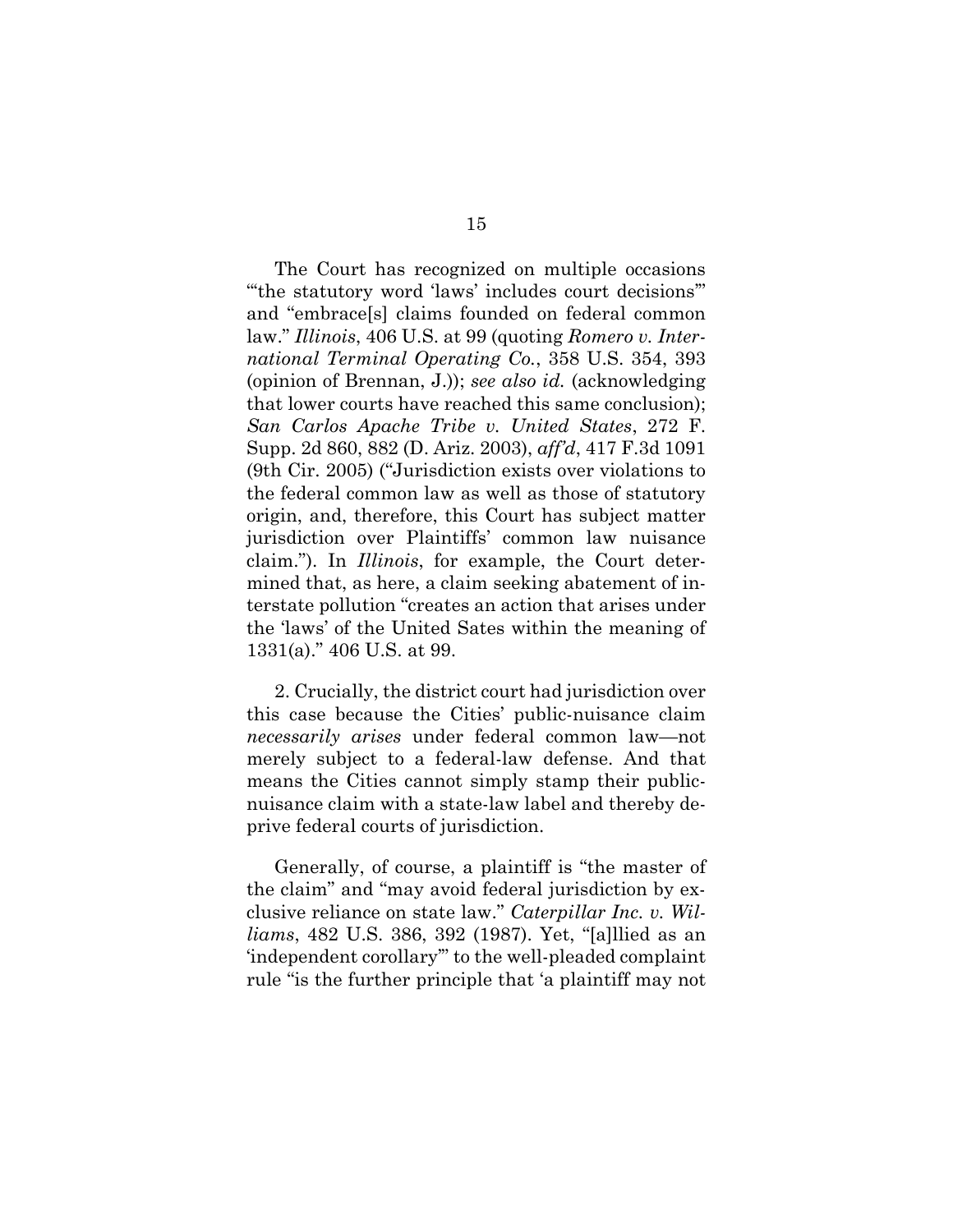<span id="page-21-2"></span>defeat removal by omitting to plead necessary federal questions.'" *Rivet v. Regions Bank of La.*, 522 U.S. 470, 475 (1998) (quoting *Franchise Tax Bd. of Cal. v. Construction Laborers Vacation Trust for S. Cal.*, 463 U.S. 1, 22 (1983)). Plaintiffs cannot evade the reach of federal law or federal courts by declaring unilaterally that their claims arise under state law. "If a court concludes that a plaintiff has 'artfully pleaded' claims in this fashion, it may uphold removal even though no federal question appears on the face of the plaintiff's complaint." *Id.* In other words, when a plaintiff raises a nominal state-law claim that *is in reality* governed by federal law, removal is proper.

<span id="page-21-3"></span><span id="page-21-1"></span><span id="page-21-0"></span>Such was the foundation, for example, of the Court's holding in *Avco Corp. v. Aero Lodge No. 735*, which held that an action to enforce a provision of a collective bargaining agreement was "controlled by federal substantive law even though it is brought in a state court"—and was therefore removable to federal court—because the case necessarily stated a claim "arising under the 'laws of the United States' within the meaning of the removal statute." 390 U.S. 557, 560 (1968) (quoting 28 U.S.C. § 1441(b)). Lower courts, too, have applied this reasoning to uphold removal of cases raising purportedly state-common-law claims that in truth arise under federal common law. *See New SD, Inc. v. Rockwell Int'l Corp.*, 79 F.3d 953, 955 (9th Cir. 1996) (declaring that federal, rather than state, common law provides the rule of decision—and a basis for federal question jurisdiction—to a dispute over a federal defense contract); *Sam L. Majors Jewelers v. ABX, Inc.*, 117 F.3d 922, 926–28 (5th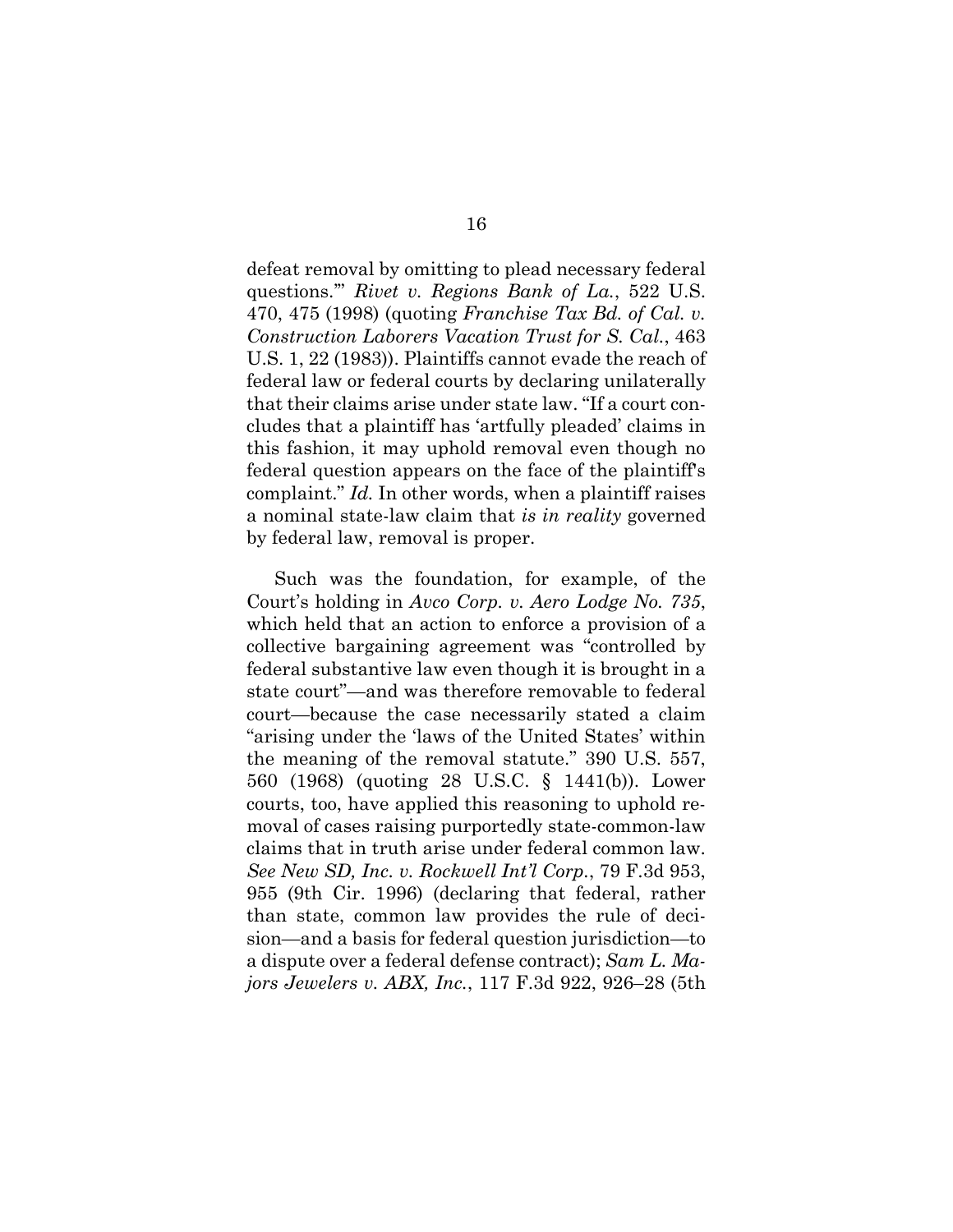Cir. 1997) (citing *Illinois* and holding that, notwithstanding plaintiff's nominal plea of a state law claim, federal common law applied to—and conferred federal-question jurisdiction over—an air-transit lostcargo claim because Congress preserved a "federal common law cause of action against air carriers for lost shipments").

Indeed, allowing artful pleading to avert removal of claims governed by federal common law would put *state* courts in the position of creating *federal* common-law. And that would undermine the very purpose of federal common law, which is to ensure that in "a few areas, involving uniquely federal interests," the rules of decision "are governed exclusively by federal law." *Boyle*, 487 U.S. at 504 (internal quotation marks and citations omitted). Where, as here, the rules of decision "must be determined according to federal law," "state courts [are] not left free to develop their own doctrines." *Banco Nacional de Cuba*, 376 U.S. at 426–27.

<span id="page-22-0"></span>In contrast with disputes over the meaning of federal statutory or constitutional provisions, commonlaw cases require courts to make difficult judgments about what "seems to [them] sound policy," *Boyle*, 487 U.S. at 513, which is why state-court common-law decisions are usually understood to announce (and perhaps inherently do announce) *state* common law. Permitting plaintiffs to compel state-court adjudication of federal-common-law claims, therefore, would put state courts in the position of discerning federal judi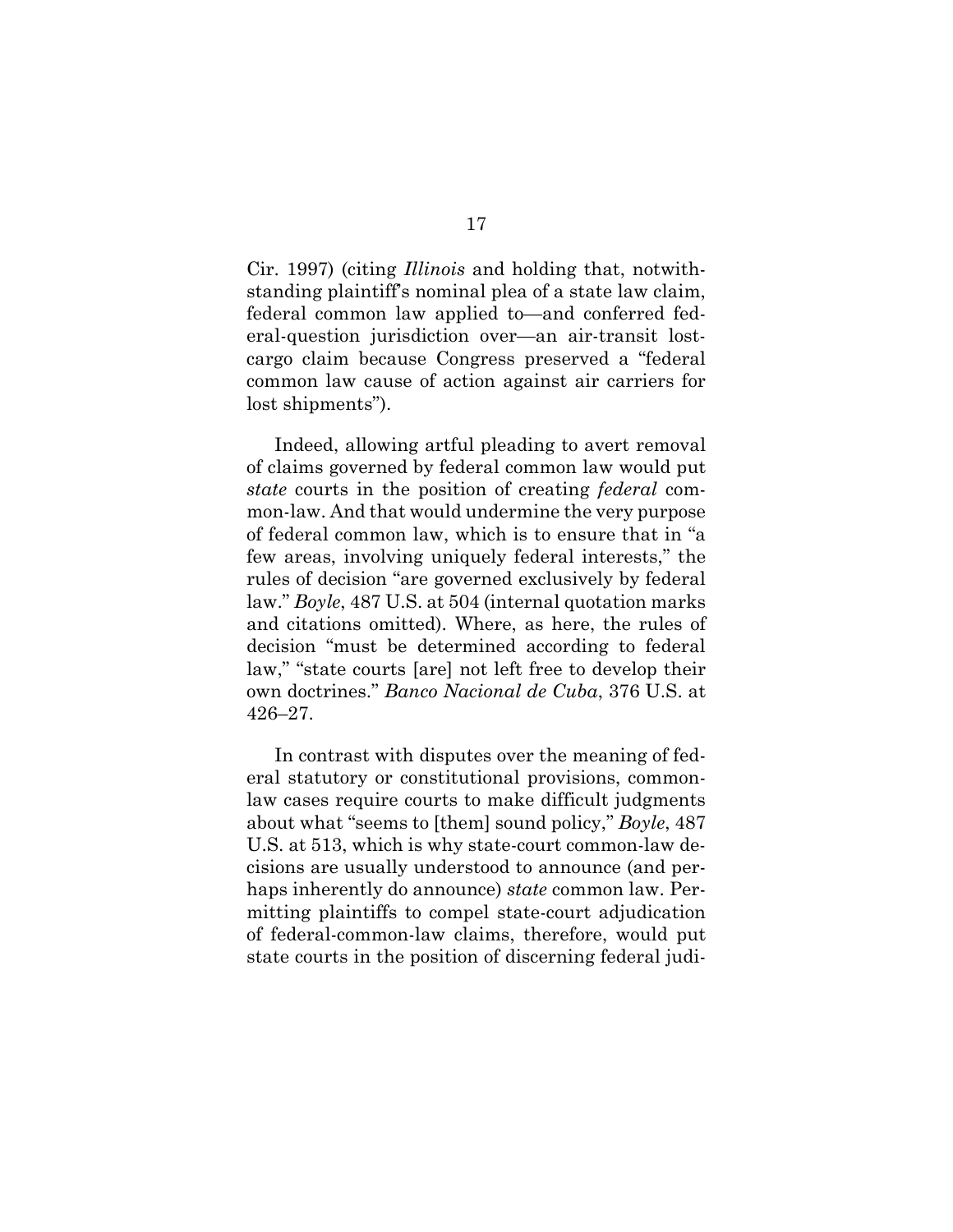cial policy—or else guess what policy judgments regarding "uniquely federal interests" *this* Court would adopt. The Court's decisions, however, hold that in certain areas, such as those involving interstate pollution, any common-law rules must be crafted by *federal* judges—that is, judges appointed by a nationally elected president and confirmed by a Senate in which every State is entitled to equal representation.

It is therefore essential to permit removal of claims that, while pleaded in state-law terms, in fact sound in federal common law. And here, the Cities' common-law public-nuisance claim must be governed by *federal* common-law rules of decision articulated by *federal* courts. The district court thus had jurisdiction to consider this claim, and the defendant companies were therefore entitled to remove the case to federal court.

## **II. The Decision Below Puts the Country's Climate-Change Policy in the Hands of California State Courts and Thereby Raises an Issue of Nationwide Importance**

<span id="page-23-0"></span>The Ninth Circuit's mistaken denial of federalcourt jurisdiction here allows plaintiffs to keep in *state* court claims seeking judicial answers to the vexing policy questions presented by *global* climate change. That decision affects companies, consumers, and policymakers around the country—in fact, around the world—and thus presents an important question of federal law that warrants resolution by this Court. *See* Sup. Ct. R. 10.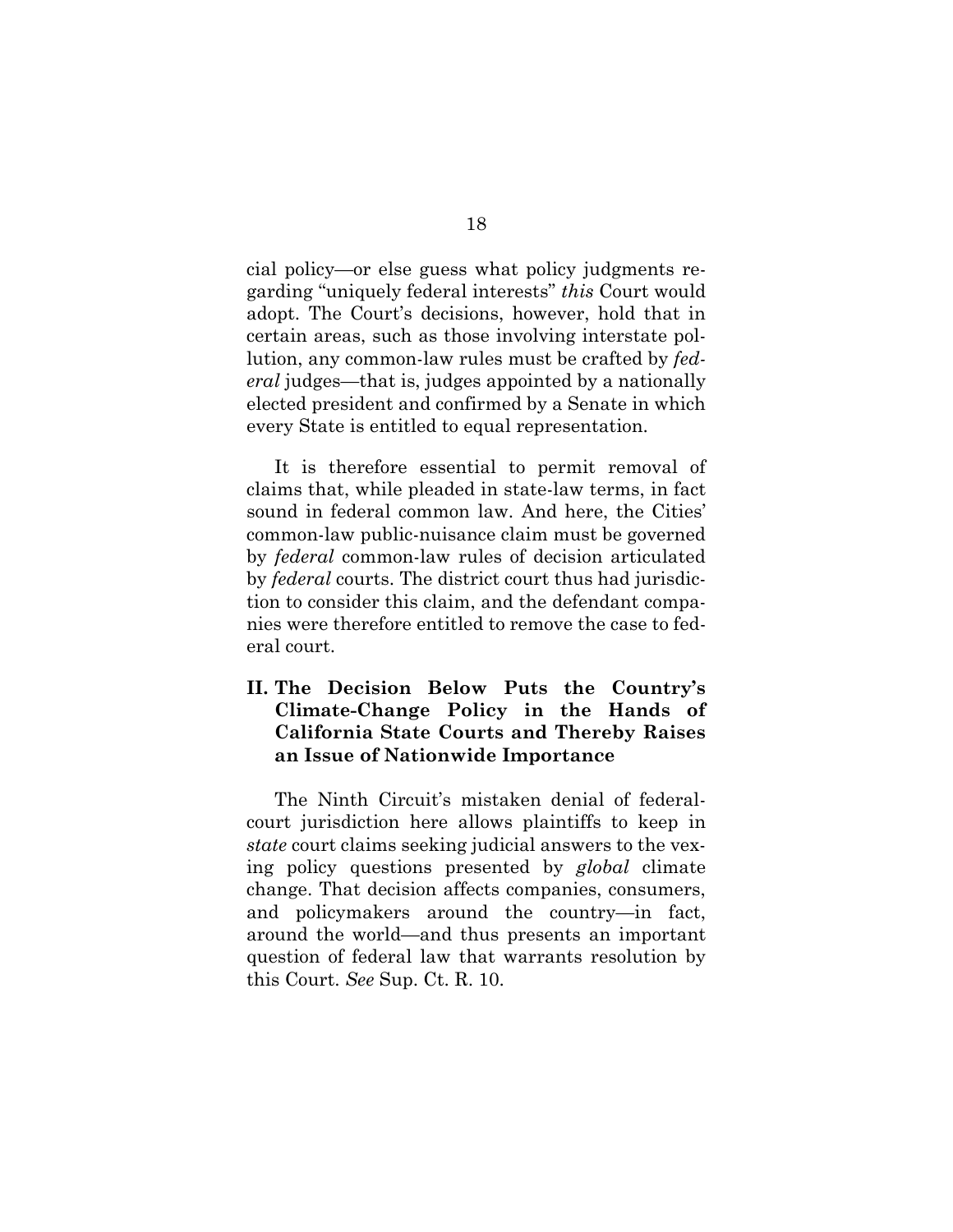<span id="page-24-0"></span>Notably, the decision below places the Ninth Circuit in conflict with at least one other circuit court: In *Sam L. Majors Jewelers v. ABX, Inc.*, the Fifth Circuit upheld removal in a similar situation—as here, the plaintiff's state-court complaint raised purportedly state-law common-law tort claims, and the defendant removed on the ground that the claims were "governed by federal law." 117 F.3d 922, 924 (5th Cir. 1997). The Fifth Circuit began by noting that while federal-question jurisdiction turns on whether "a federal question is presented on the face of a plaintiff's properly pleaded complaint," "jurisdiction may be asserted"—regardless of the complaint's use of a statelaw label—where "the cause of action arises under federal common law principles." *Id.*; *see also id.* at 926 (citing *Illinois v. City of Milwaukee*, 406 U.S. 91, 100 (1972), for the proposition that "[f]ederal jurisdiction exists if the claims in this case arise under federal common law"). It then applied the reasoning in *Illinois* and this Court's other specialized-common-law cases to conclude that the common-law claim at issue there "arises under federal common law" and thus federal courts had "jurisdiction over this action." *Id.*  at 928–29.

Indeed, in addition to creating an inter-circuit conflict, the decision below creates an internal conflict within the Ninth Circuit itself. In *New SD, Inc. v. Rockwell International Corp.*, the Ninth Circuit upheld removal of an action initially filed in state court "because federal law control[led]" the contract claims to which the complaint had attached a state-law label. 79 F.3d 953, 954 (9th Cir. 1996). The Ninth Circuit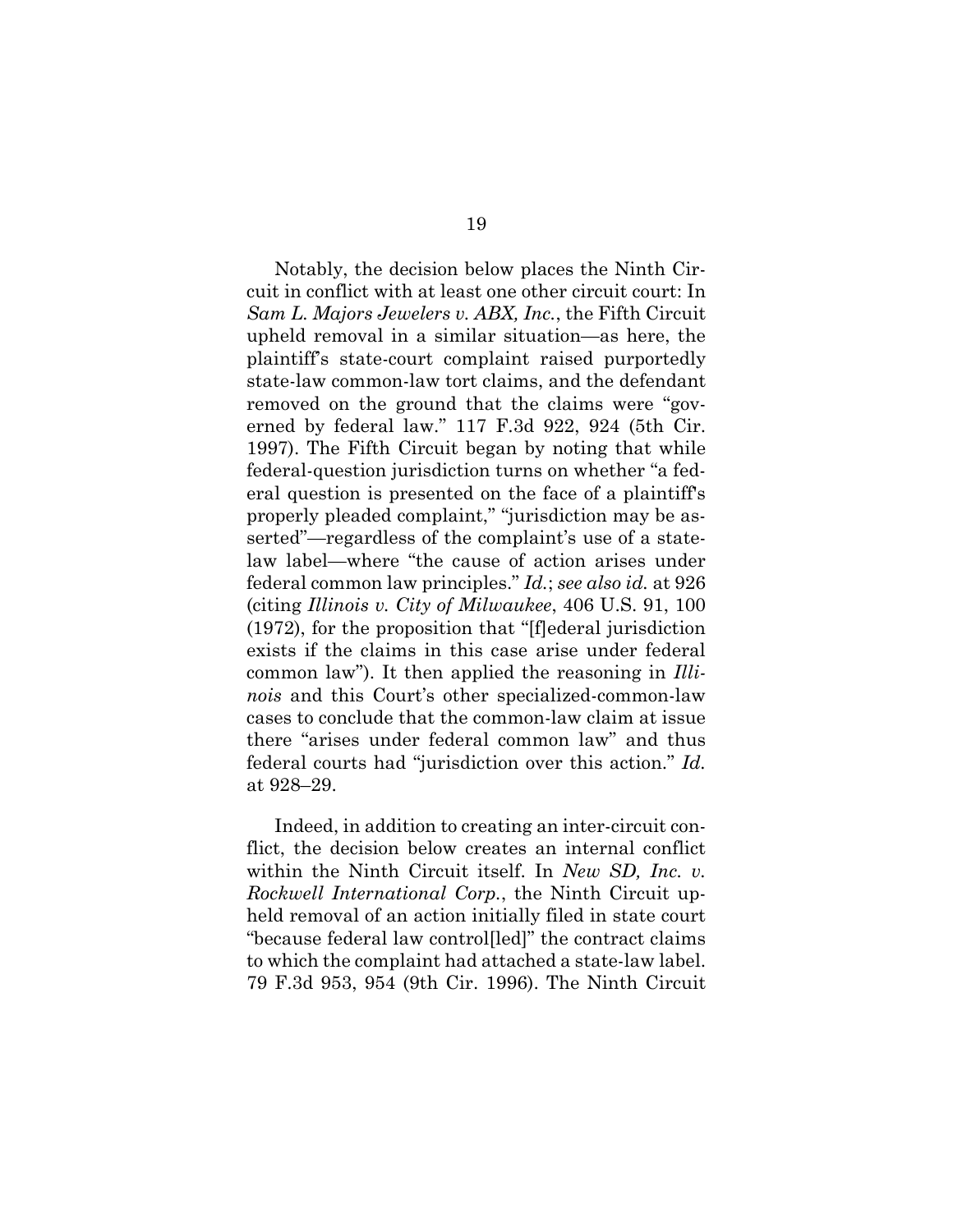first determined that federal common law governed and then concluded—in direct contradiction to the decision below—that "[w]hen federal law applies, . . . it follows that the question arises under federal law, and federal question jurisdiction exists." *Id.* at 955.

Moreover, beyond this lower-court split, the decision below threatens to have serious nationwide consequences. By preventing defendants from removing climate-change public-nuisance cases to federal court, the decision below threatens to give a small band of state courts effective authority over the national framework regulating the production, promotion, and use of energy—a regulatory framework that has, of course, long endorsed and encouraged the extraction and use of fossil fuels.

<span id="page-25-0"></span>Notably, this national regulatory system is one in which *all* States play a critical policymaking role. The Clean Air Act, for example, assigns States a significant role in tailoring and enforcing the statute's requirements, with state officials, subject to review by federal officials, holding authority to craft state-specific solutions to the difficult questions surrounding air-pollution regulation. *See, e.g.*, 42 U.S.C. § 7401(a)(3) (finding that controlling air pollution "at its source is the primary responsibility of States and local governments"); *id.* § 7410(a) (requiring States to adopt implementation plans to achieve federal ambient air quality standards and permitting variation in light of local circumstances); *id.* § 7412(*l*) (authorizing States to implement federal hazardous air pollutant standards and allowing modifications to meet local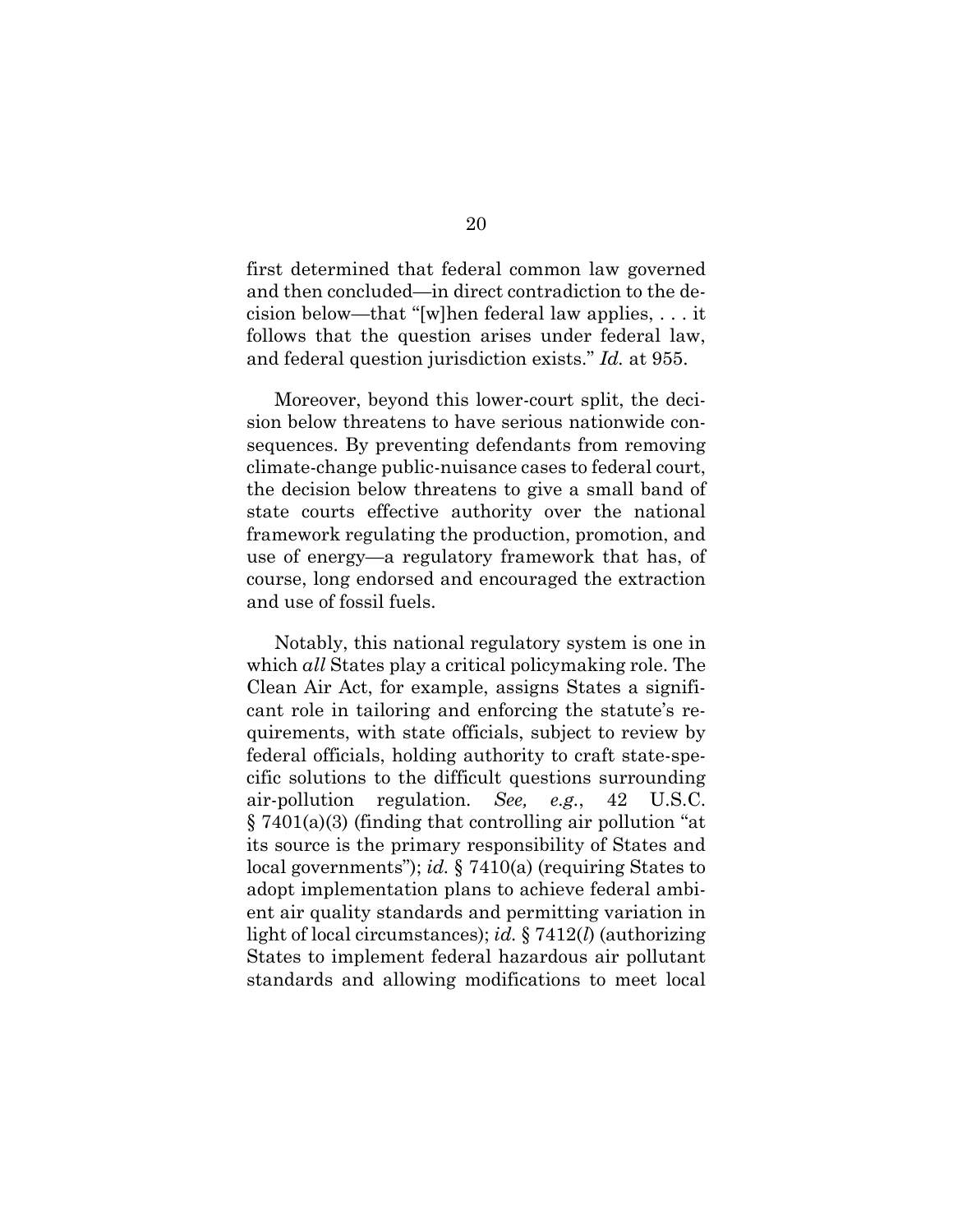<span id="page-26-1"></span><span id="page-26-0"></span>needs); *id.* § 7416 (authorizing States to impose statelaw requirements more stringent than federal standards); *id.* § 7661a (requiring States to adopt permitting programs tailored to state needs).

Congress identified the Clean Air Act's purpose as promoting *both* the country's "public health and welfare *and* the productive capacity of its population." *Id*. § 7401(b)(1) (emphasis added). And it has endorsed different regulatory approaches in different States because it recognizes that pursuing both of these goals balancing health and environmental considerations against the value of economic activity, including energy production—is an inherently political undertaking that must be responsive to local conditions. And, critically, each State is afforded regulatory autonomy because *other* States' policy prerogatives stop at the state line. The Cities' lawsuit, in stark contrast, asks state courts impose a single, one-size-fits-all policy for the entire country.

\*\*\*

For decades this Court has recognized that in certain "area[s] of uniquely federal interest," if there is going to be policymaking via common-law adjudication, it must be done in accordance with *federal* common law. *Boyle v. United Technologies Corp.*, 487 U.S. 500, 507 (1988). This rule does more than protect the integrity of federal regulatory schemes. It also preserves the place of *all* States in the policymaking process, for it prevents the courts of a single State from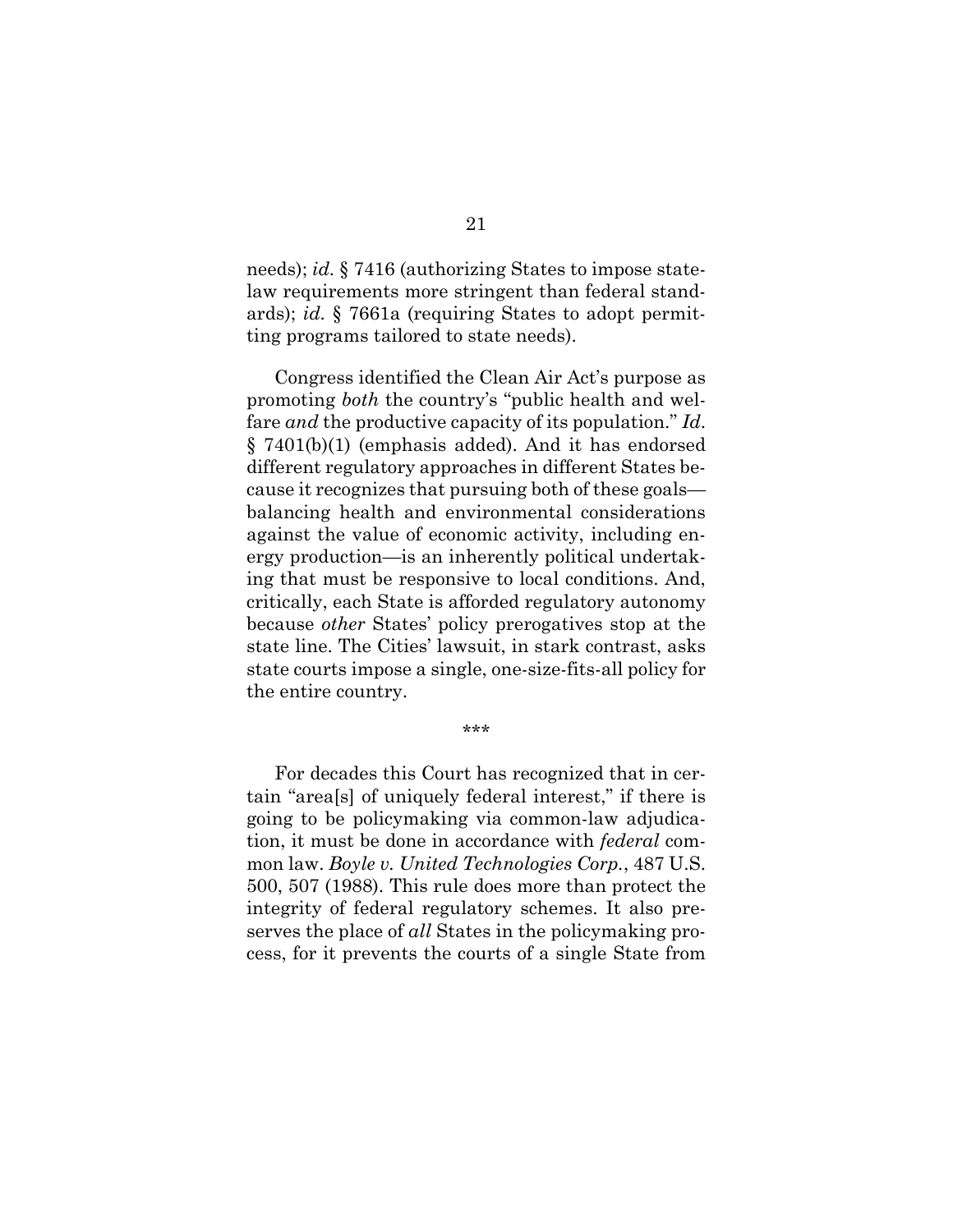making common law for the entire country—and ensures any judge-made rules are crafted by jurists appointed by a president elected by the nation's voters and confirmed by a senate in which each State has an equal voice. The decision below, however, undermines this rule: It allows a plaintiff to avoid federal-court scrutiny of common-law claims by simply declaring that the claims arise under state law. Every State has an interest in seeing the Court correct this decision. The Court should do so.

### **CONCLUSION**

For the foregoing reasons, the Court should grant the petition and reverse the decision below.

Respectfully submitted,

| Office of the          | <b>THEODO</b>                       |
|------------------------|-------------------------------------|
| Attorney General       | Attorn                              |
| 302 W. Washington St.  | <b>THOMAS</b>                       |
| Indianapolis, IN 46204 | Solicito                            |
| $(317)$ 232-6255       | KIAN J.                             |
| Tom.Fisher@atg.in.gov  | Deputy                              |
|                        | $\Gamma$ at $\Gamma$ and $\Gamma$ . |

*\*Counsel of Record*

RE E. ROKITA ey General M. FISHER\* or General **HUDSON** y Solicitor General JULIA C. PAYNE Deputy Attorney General

*Counsel for* Amici *States*

Dated: March 11, 2021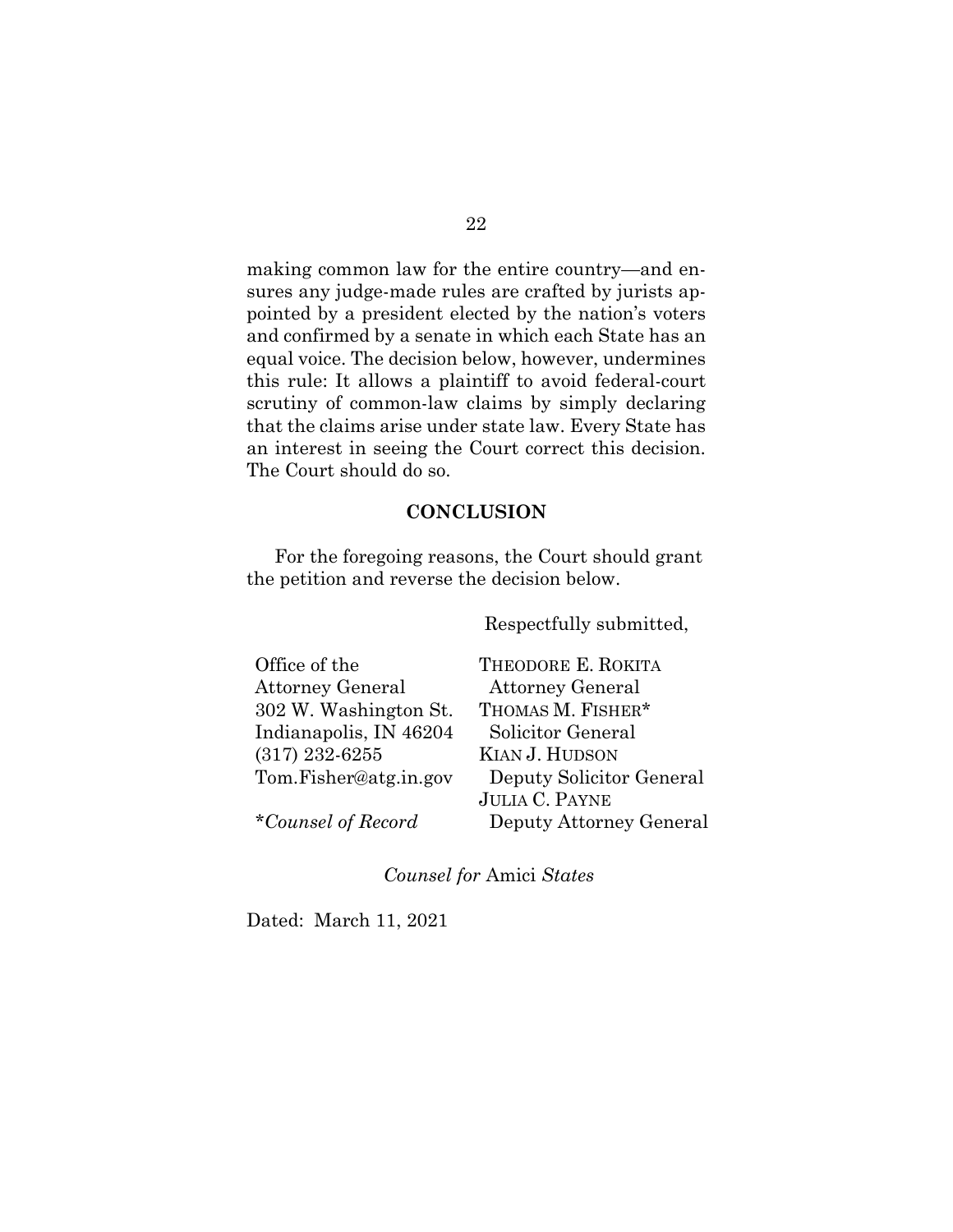# ADDITIONAL COUNSEL

| <b>STEVE MARSHALL</b><br><b>Attorney General</b> | LYNN FITCH<br><b>Attorney General</b> |
|--------------------------------------------------|---------------------------------------|
| State of Alabama                                 | State of Mississippi                  |
| TREG R. TAYLOR                                   | <b>ERIC SCHMITT</b>                   |
| <b>Attorney General</b>                          | <b>Attorney General</b>               |
| State of Alaska                                  | State of Missouri                     |
| <b>LESLIE RUTLEDGE</b>                           | <b>AUSTIN KNUDSEN</b>                 |
| <b>Attorney General</b>                          | <b>Attorney General</b>               |
| <b>State of Arkansas</b>                         | State of Montana                      |
| CHRISTOPHER M. CARR                              | DOUGLAS J. PETERSON                   |
| <b>Attorney General</b>                          | <b>Attorney General</b>               |
| State of Georgia                                 | <b>State of Nebraska</b>              |
| <b>DEREK SCHMIDT</b>                             | MIKE HUNTER                           |

Attorney General State of Kansas

DANIEL CAMERON Attorney General Commonwealth of Kentucky

JEFF LANDRY Attorney General State of Louisiana MIKE HUNTER Attorney General State of Oklahoma

ALAN WILSON Attorney General State of South Carolina

JASON R. RAVNSBORG Attorney General State of South Dakota

#### 23